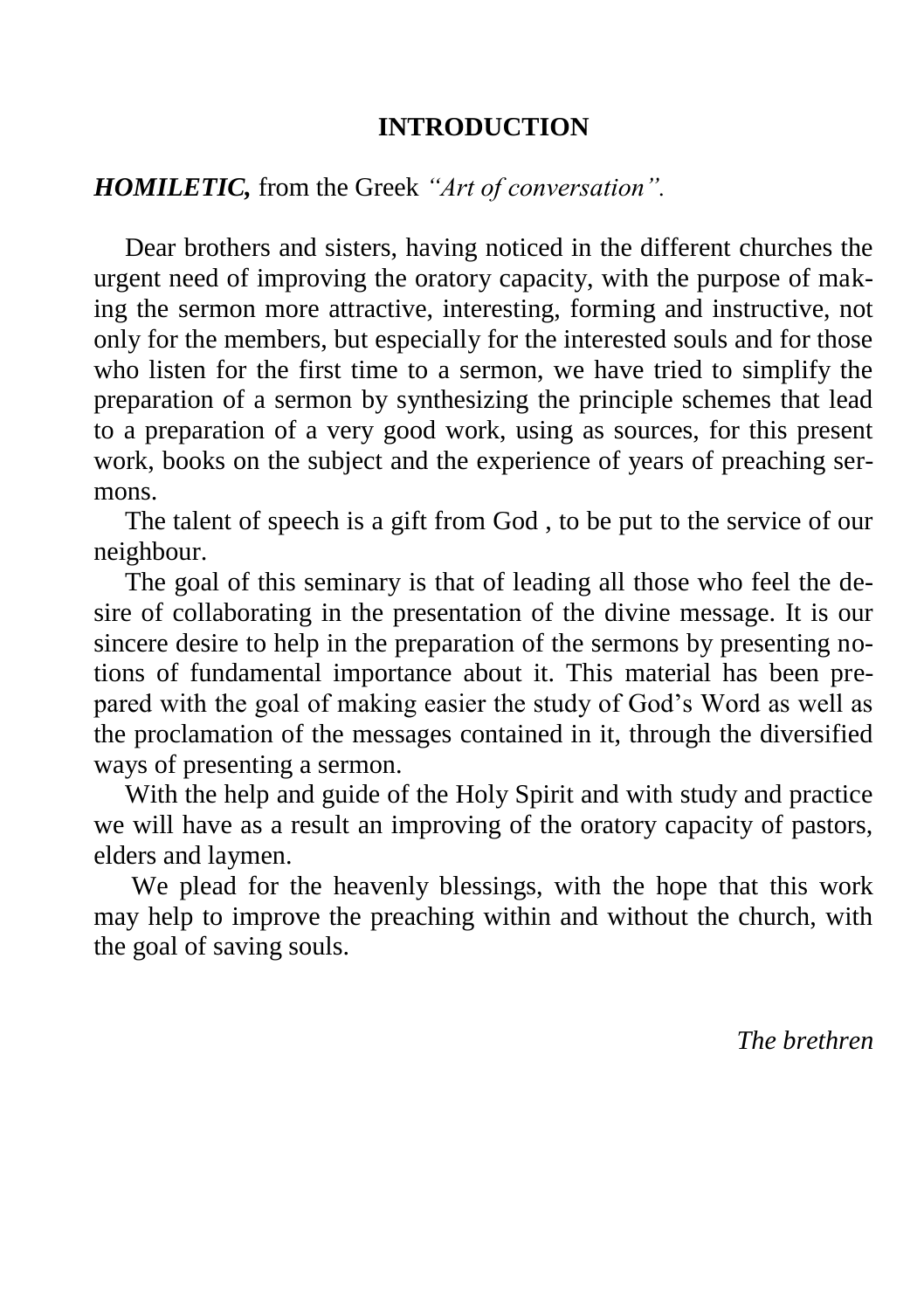# **Seminary** Principles of homiletic

## **First Part:** PASTORAL MINISTRY

| I.  | <b>Calling to pastoral ministry</b>             | page. 3 |
|-----|-------------------------------------------------|---------|
|     | Definition of the concept of calling<br>1.      |         |
|     | 2. Reason/goal of the calling                   |         |
|     | 3. Calling in the Bible                         |         |
|     | 4. True calling                                 |         |
|     | 5. False calling                                |         |
|     | 6. Answer to the divine calling                 |         |
| II. | <b>Pastoral service</b>                         | page 7  |
|     | Requirements for an effective service<br>1.     |         |
|     | The preacher and his relation with Christ<br>2. |         |
|     | 3. Consecration of the preacher to his ministry |         |
|     | 4. The preacher and the church                  |         |
|     | 5. The preacher and the family                  |         |
|     | 6. The preacher and the world                   |         |
|     |                                                 |         |
|     | <b>Second Part: THE PREACHING</b>               |         |
| I.  | The ministry of the Word                        | page 12 |
|     | The Word as means of Revelation<br>$1_{-}$      |         |
|     | 2. The Word as means of spreading the Gospel    |         |
|     | 3. The preaching today                          |         |
| II. | The sermon                                      | page 14 |
|     | 1. Definition of "sermon"                       |         |
|     | 2. Goal of the sermon                           |         |
|     | 3. Requirements of the sermon                   |         |
|     | 4. Objective and subject of the sermon          |         |
| 2   |                                                 |         |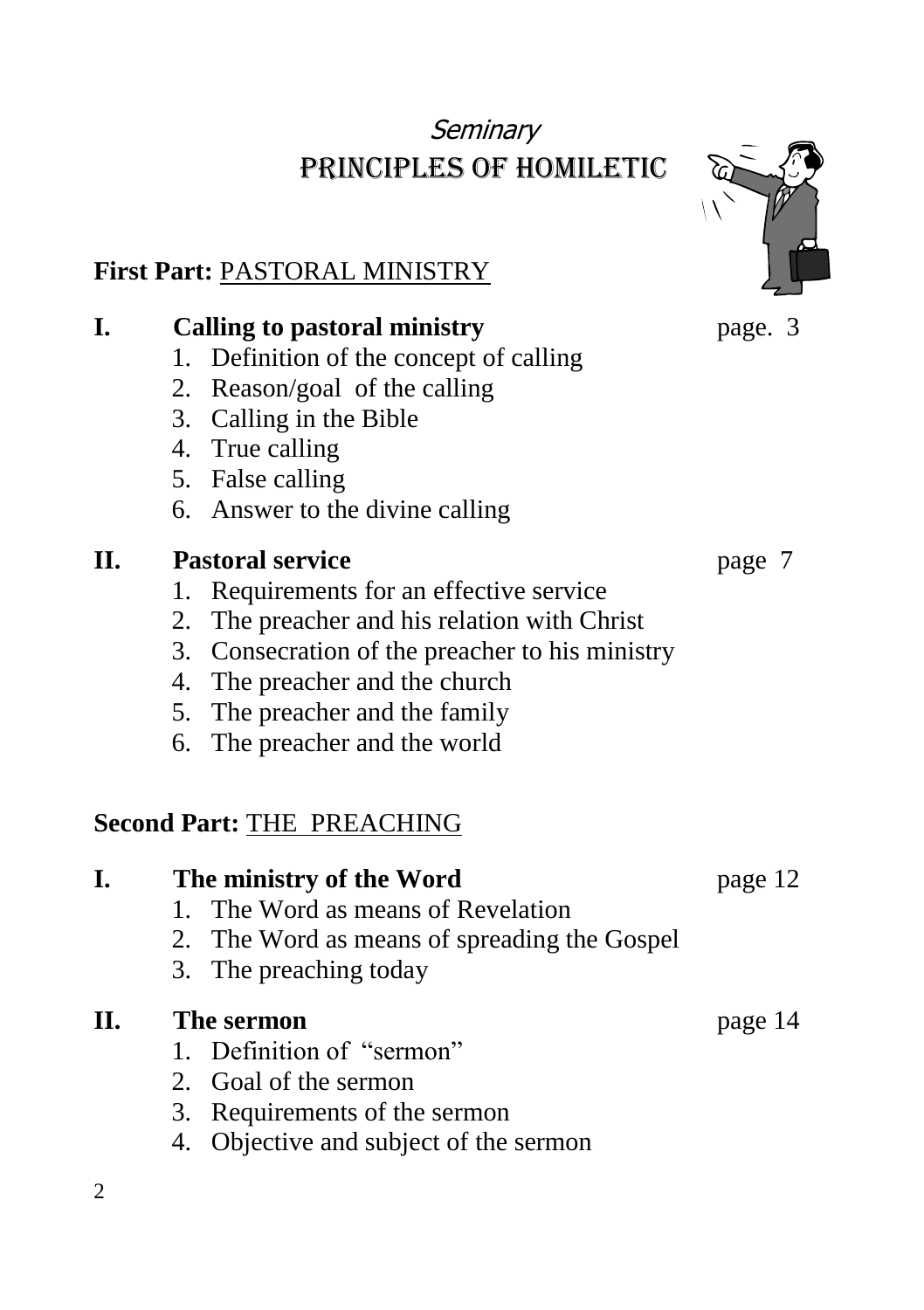## 5. Thematic unity of the sermon

- 6. Title of the sermon
- 7. Structure of the sermon
- 8. Scheme of the sermon
- 9. Forms of the sermon
- 10. Types of sermon

## **III. Preparation of the sermon** page 21

- 1. Methodological principles
- 2. Practical process
	- A. Topical sermon
	- B. Analytic sermon
	- C. Biographic sermon
	- D. Historical sermon

## **IV. Presentation of the sermon** page 27

- 1. From planning to presenting
- 2. Presentation of the sermon
- 3. Diction
- 4. Style
- 5. Gesture
- 6. Involvement

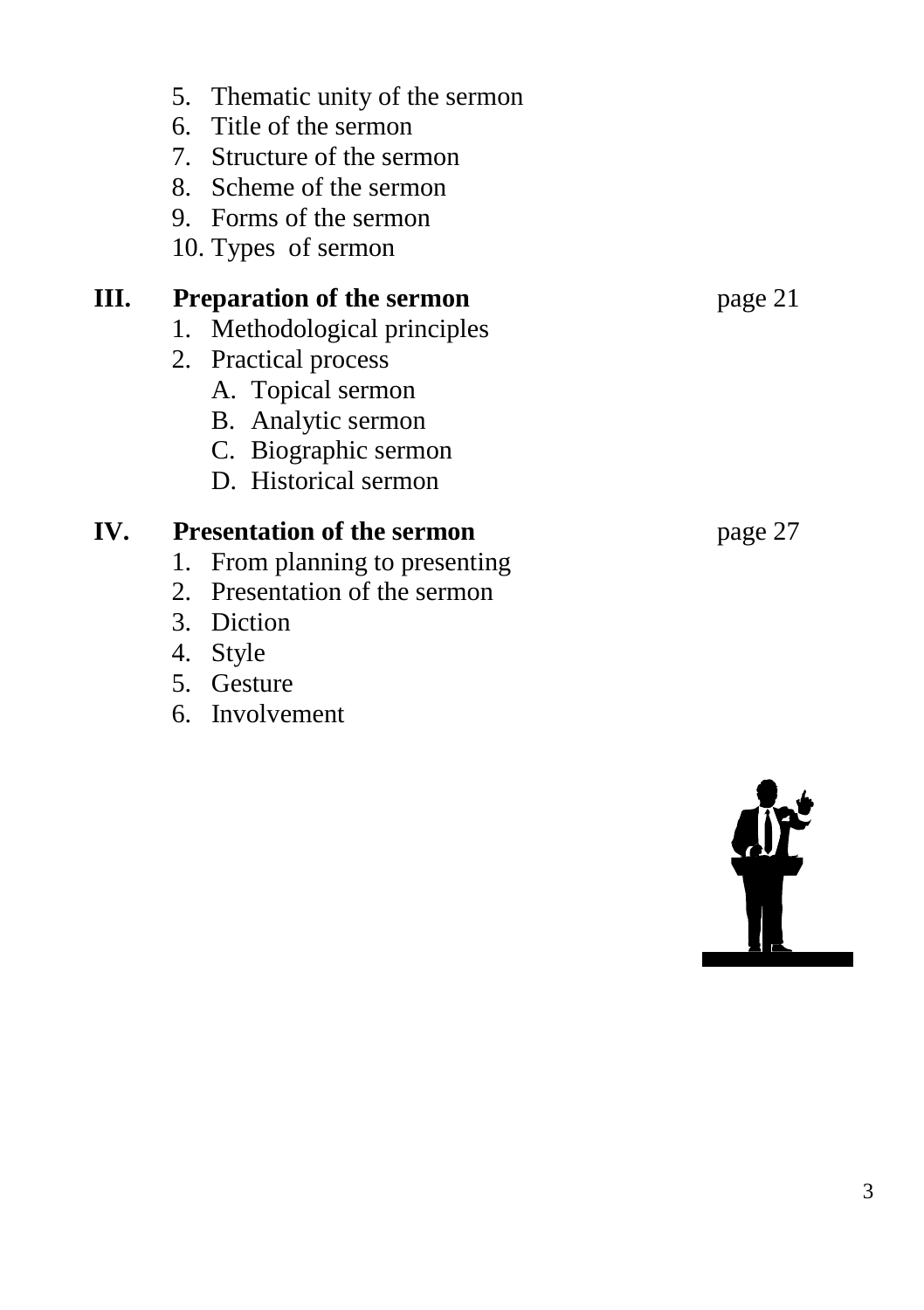# **First Part:** PASTORAL MINISTRY

# **I.** *Calling to Pastoral Ministry*

## **1. Definition of the concept of** *"calling"*

A. From the human point of view: Calling or vocation for theatre, music, sport, etc.

From the religious point of view: Vocation for pastoral ministry, priesthood, monastic life.

- B. From the divine point of view: God's call to men, by grace. Galatians1:6; 2 Thessalonians 2:14 A call to renounce to sin in order to live in harmony with divine holiness. Titus 2:11,12; 1 Peter 2:9
- C. It is a special call from God to a full time work. Acts 13:2; Romans 1.1 Paul defines it: a) a supreme vocation. Philippians 3:14 b) a holy calling. 2 Timothy 1:9

## **2. Reason/goal of the calling**

- A. Sanctification as finishing line of our life. 1 Thessalonians 4:7 - Final goal: eternal life. Romans 2:7
- B. Is it only for us? Exodus 32:32



C. A call for making us ambassadors. 2 Corinthians 5:20; 6:1

## **3. Calling in the Bible**

- A. In God's Word there are a lot of calling containing deep teachings for us.
- B. Every call is different from another as the DNA are different.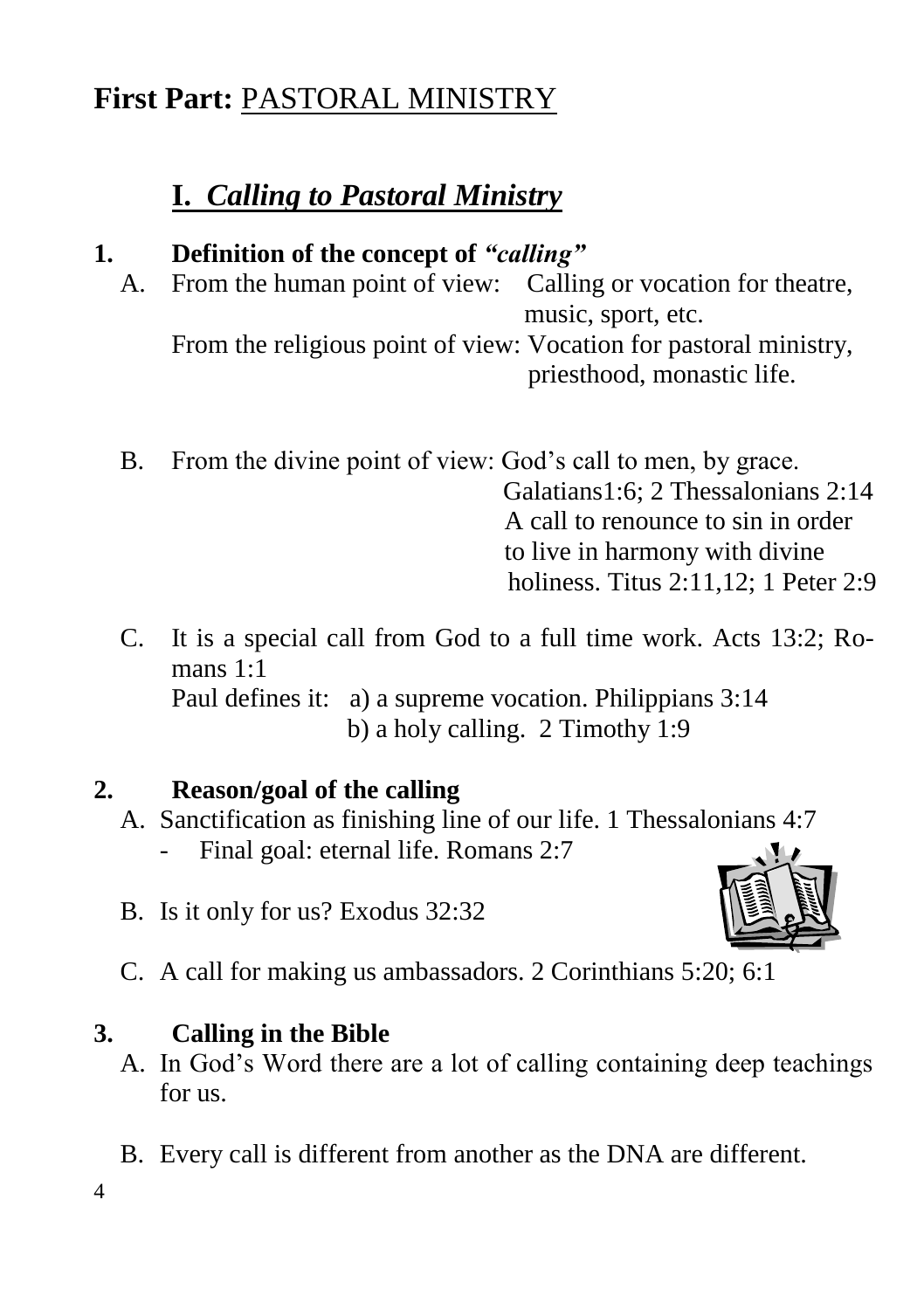- Moses is called next to a burning bush. Exodus 3:4-6,10
- Samuel hears the call in the midst of the night. 1 Samuel 3:4,5,8,10
- Elisha is in the field working while Elijah calls him to God'service. 1 Kings 19:19-21
- Isaiah hears the appeal in the temple. Isaiah 6:1-8
- Amos is at Tekoa feeding the flock. Amos 1:1; 7:14,15
- Jeremiah is in Anatoth when he hears the call. Jeremiah 1:4,5
- Ezekiel is in exile. Ezekiel.1:1,2
- Daniel is in Babylon. Daniel 2:19
- The first disciples are fishing. Matthew 4:18-22
- Saul is persecuting the Christians. Acts 9:1-18
- C. These great men had different characters.
	- Moses, a slave, was known for his inner strength and for his leading capacity.
	- Elijah, fiery and zealous.
	- Elishah, a strong character.
	- Amos, a simple mountain man and a humble shepherd.
	- Jeremiah, a calm dreamer.
	- The disciples, wrathful, revolutionary, impulsive,…
	- Paul, ardent, zelous, well educated.

 God chooses his tools from different cultural, social and educa tional levels.

- D. God calls, how does man react?
	- Moses finds excuses. Exodus 3:11,13; but…Exodus 4:18!
	- Elisha forsakes oxen and plough and goes to the service of Elijah
	- Jeremiah believes himself immature. Jeremiah 1:6,7; 20:7
	- Isaiah offers himself with promptness. Isaiah 6:7,8
	- A disciple says *Yes*, but not now. Luke 9:59
	- The fishermen don't think a moment and promptly follow Jesus. Matthew 4:20
	- Saul accepts the calling and consecrates himself completely. Acts 9:20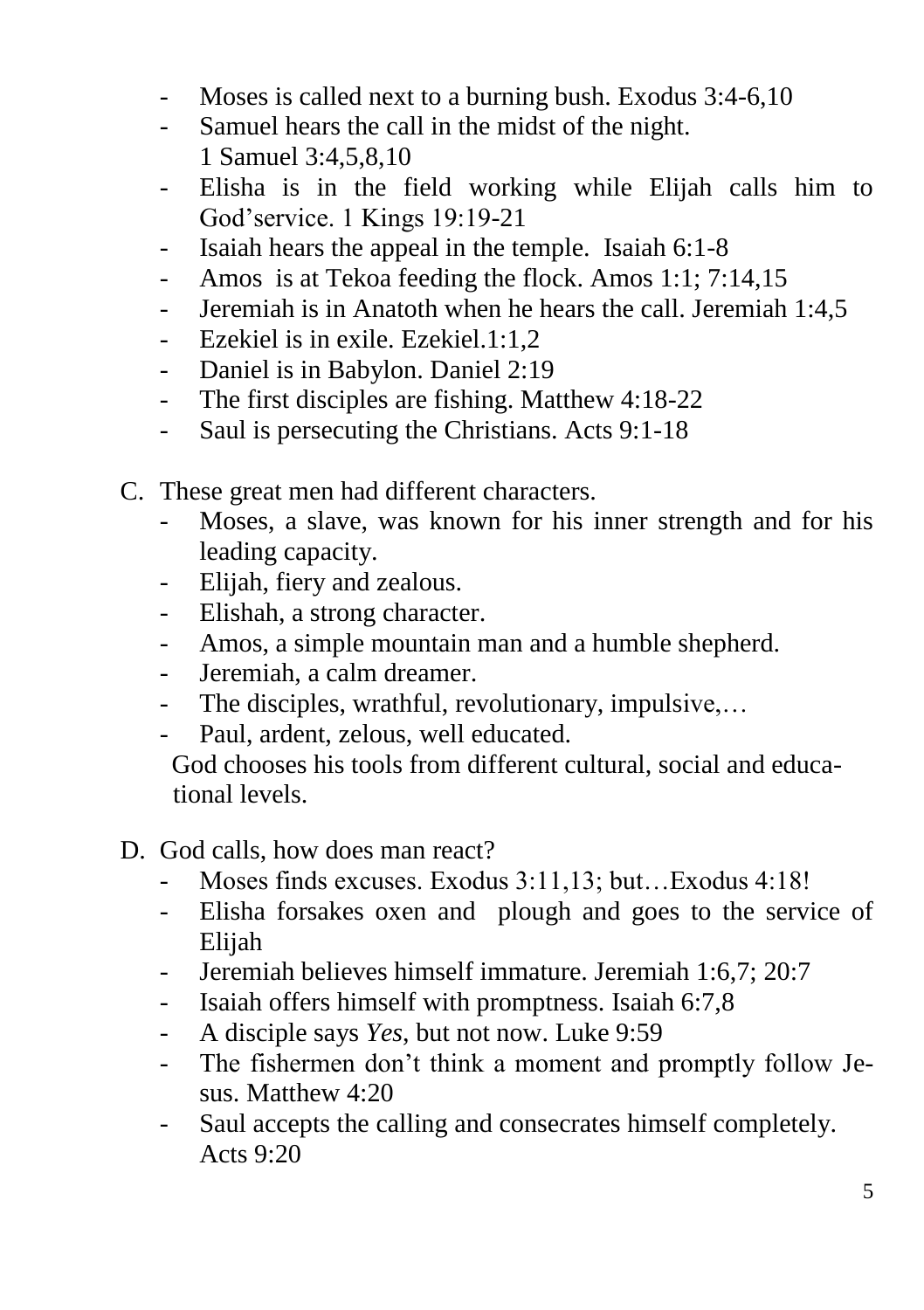- E. God calls and nothing can hinder his appeal! Exodus 3:14; Jeremiah 1:7-10
	- DO YOU WANT TO WORK FOR JESUS?
- F. The Lord desires an immediate answer and without conditions. Luke 9:59-62

## **4. True calling**

- A. God has the need of consecrated men who may work for Him and for their neighbour.
- B. The call can come directly through the action of the Holy Spirit. (Ex.: Jeremiah and Samuel)
- C. Direct.
	- In the first case, the vocation can grow in the heart of man: "Work for me, Work for me! See, the world has need of you!" ANSWER: "I will follow you at any cost!"
- D. Indirect. (Ex.: Elisha)
	- It can come through an appeal done by a minister of the Gospel, a dear one, a friend or a member of the community.
- E. The desire can rise during a spiritual meeting, a preaching in the church, through a talk or a personal study.

#### **5. False calling**

A. A false calling creates problems to the individual, the community and the world.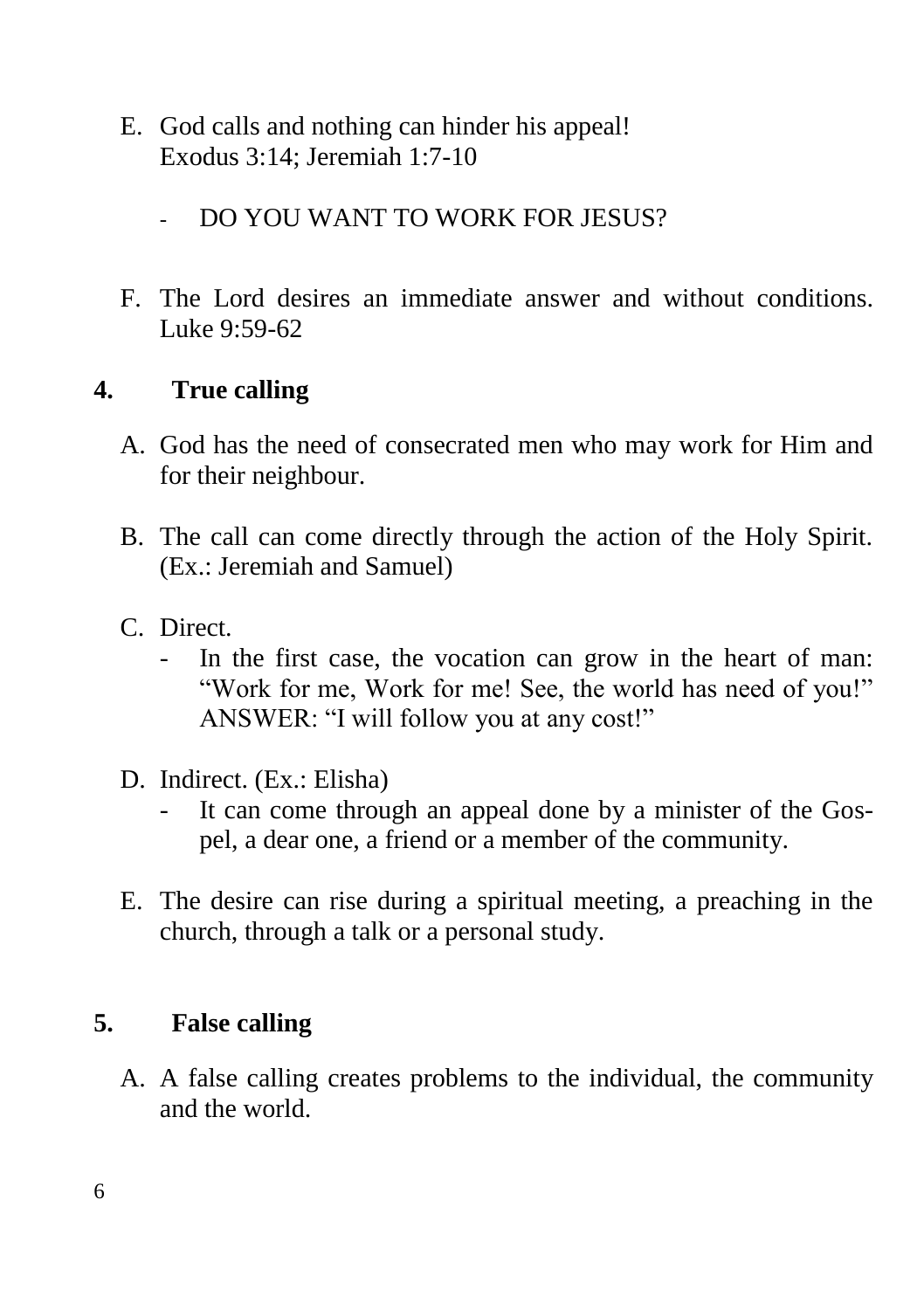- B. How can we determine a false calling?
	- A father wants to see in his child what he did not or could not realise himself.
	- The church, due to the necessity, can force the conscience of a member to work for Jesus.
- C. For vile gaining. 1 Peter 5:2
	- For the purpose of personal comfort.

#### **6. Answer to the divine calling**

- A. Answer without condition Who looks back is not fit for God's Kingdom. Luke 9:62 To go where God wants.
- B. The Lord uses man where he can be useful and according to priority. Acts 8:14; 11:22; 13:1-3 God uses the organization, the church.
- C. The one that in the missionary work acts independently, shows that he has not understood the meaning of true calling. John 3:8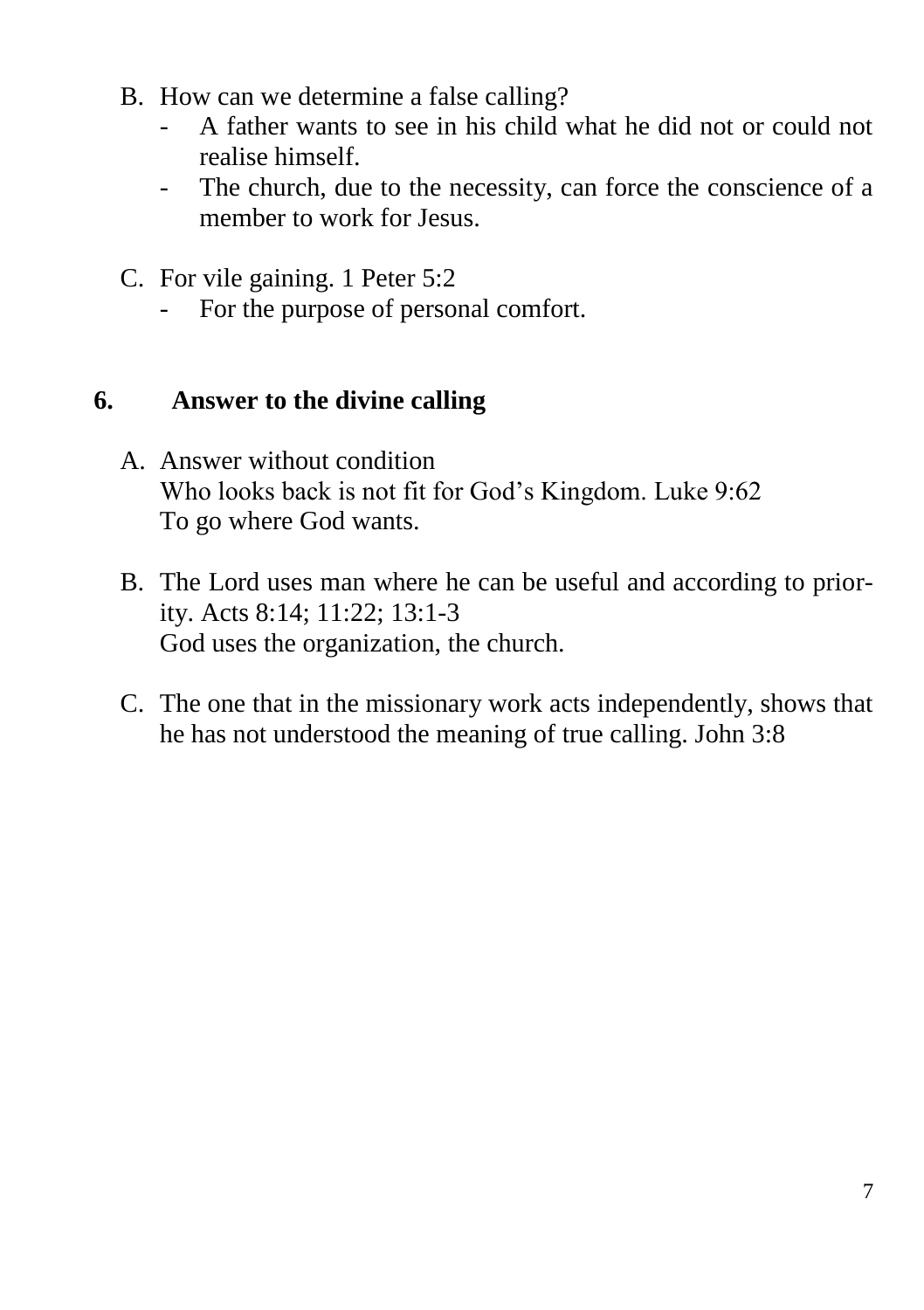#### **1. Requirements for an effective service**

- A. Any activity requires some qualities. The most important qualities for a pastoral service are spirituality and morality, not neglecting culture and professionalism.
	- a) 1 Timothy 3:2-7
	- b) 2 Timothy 2:24,25
	- c) Titus 1:5-9



- B. Comparing the verses above mentioned we can see:
	- positive qualities, suitability to the ministry.
	- negative qualities, in contrast with the pastoral vocation.
- C. There are about 15 common qualities, 13 present in only one list, 18 positive and 7 negative.

|    | a) Spiritual requirements: |                | lover of good, just, holy                                         |
|----|----------------------------|----------------|-------------------------------------------------------------------|
|    |                            |                | holding fast the faithful word.                                   |
| b) | Moral requirements         | $\ddot{\cdot}$ | sober, good behaviour, calm,                                      |
|    |                            |                | patient, blameless, faithful steward,                             |
|    |                            |                | having good reputation.                                           |
|    | c) Social requirements     | $\mathbf{L}$   | husband of one wife, able to rule                                 |
|    |                            |                | well his family, educated,                                        |
|    |                            |                | given to hospitality.                                             |
|    |                            |                | d) Professional requirements: apt to teach, able to exhort to the |
|    |                            |                | sound doctrine, able to correct with                              |
|    |                            |                | love.                                                             |
| e) | Negative requirements :    |                | self-willed, soon angry, striker,                                 |
|    |                            |                | brawler, given to wine, greedy of                                 |
|    |                            |                | filthy lucre, novice.                                             |
|    |                            |                |                                                                   |

D. We can notice by these qualities: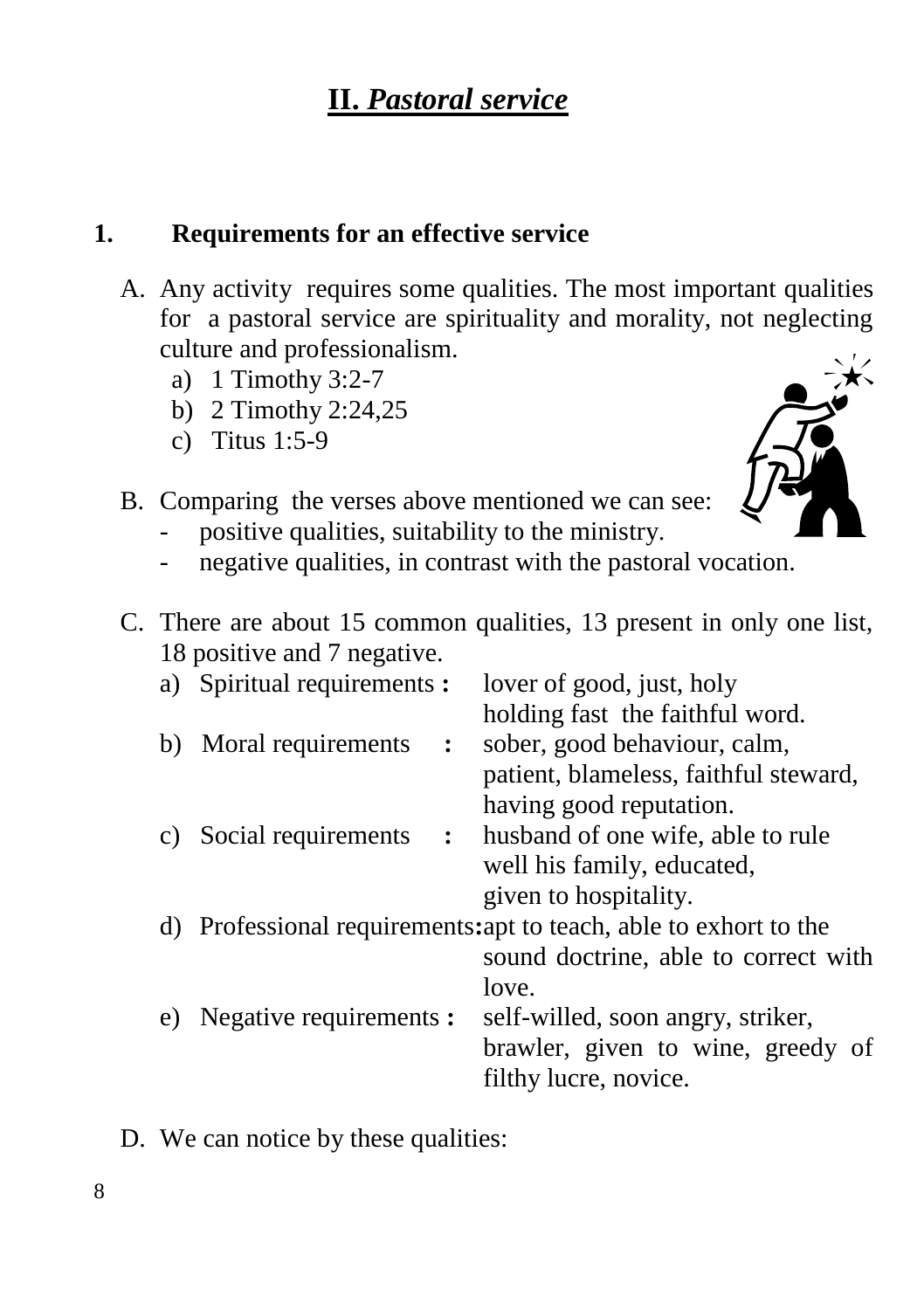- a) The positive qualities are all important as fruit of the Spirit.
- b) The negative qualities constitute a threat for the ministry.
- E. Recognize your lacks and look for help in prayer, trusting in the Lord who will supply to any of your need.

#### **2. The preacher and his relation with Christ**

- A. Devotion is a fundamental element in the life of the preacher. It develops the preparation and the service will result more effective. Be conscious of what the Gospel says. John 15:4,5
- B. Dwelling in Jesus is fundamental. John 5:38; 6:56;14:4,5,10,17; 15:6,7,9,11; 1 John 2:4,24,27,28; 3:6,9,17,24; 4:12,13,15,16; 2 John 9

This expression means: Continuous Presence

- John 15:4,5 Tight and unbroken communion
- The success depends on the union of the divine with the human.
- C. The relation of intimacy between the minister and Christ should be always increasing.
	- The conscience of his own inner fragility and the sense of dependence on Him, keep alive in the soul of the preacher the need of Christ.

Anything will be obtained with prayer, with the study of the Word, with the obedience and trusting in the Infinite One.

The pastor will not fail if he succeeds in establishing and maintaining an intimate communion with Jesus.

## **3. Consecration of the preacher to his ministry**

- A. Give yourself entirely to it. 1 Timothy 4:15
	- a) Do not serve two masters. Matthew 6:24
	- b) Do not be absorbed by useless things. 2 Timothy 2:4
- B. If we work actively there is no time for useless and vain things!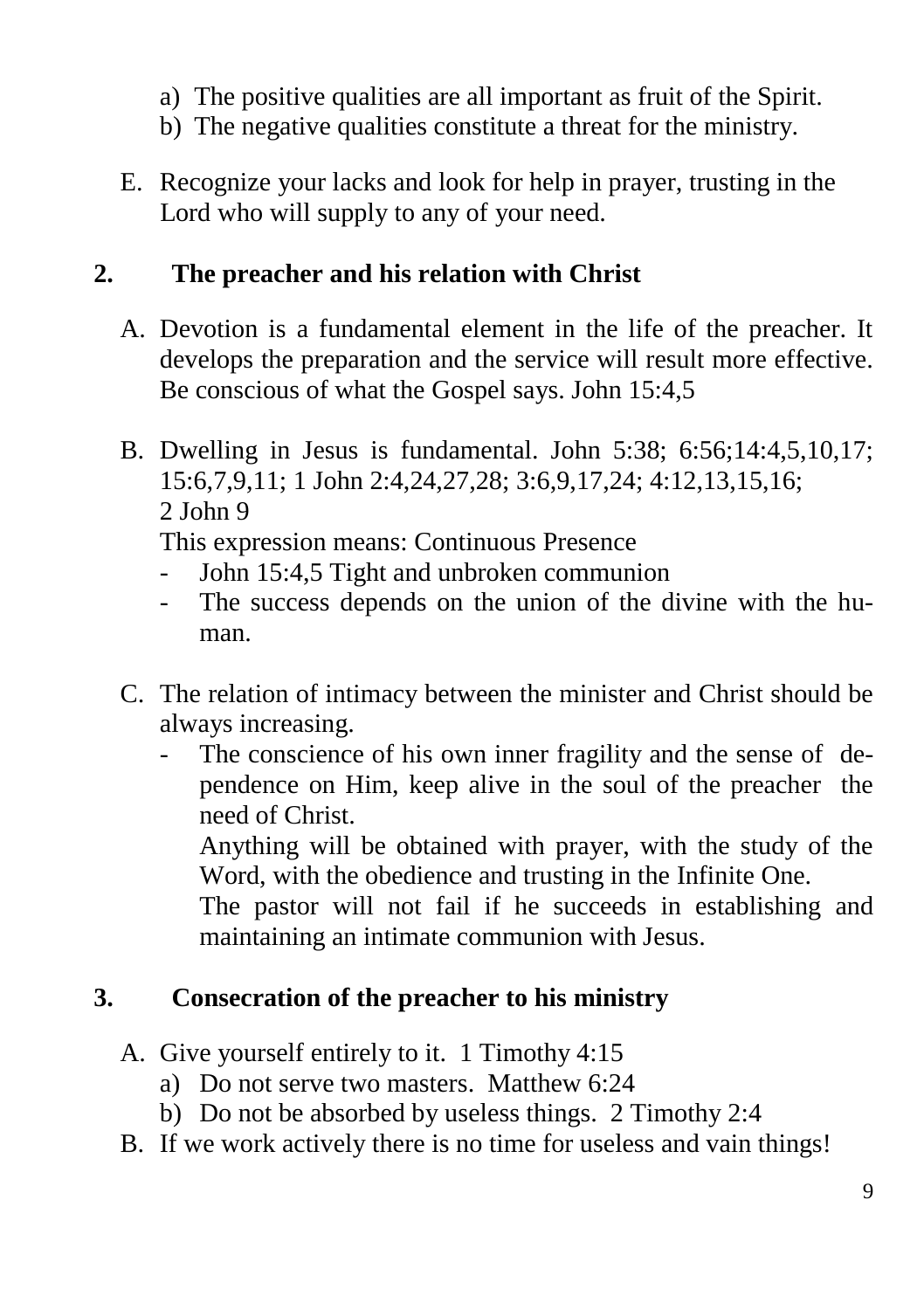## **4. The preacher and the church**

- A. The relation of the preacher with the community.
	- a) He feeds and protects the church from outer obstacles and inner problems. 1 Peter 5:2 Acts 20:28
	- b) Paul, in Ephesians 4.11, lists 5 ministries. The pastoral ministry is one of these. Then the minister has the duty of providing the spiritual food for the flock.
	- c) Spiritual care. Titus 2:1-6; 3:1,2 He strengthens the weak ones. Revelation 2:2 f.p. He finds the talents that the brethren may possess and appreciate them so that they may be put to the service of all. 1 Corinthians 12:7; 2 Timothy 2:2
	- d) As keeper of the sound doctrine (1 Timothy 6:20; 2 Timothy 1:14) he will watch and protect the purity of the faith. 1 Timothy 2:15; 6:3,4; Titus 2:1,7 Well acquainted with the doctrine. 1 Timothy 4:6 Apt to teach. 2 Timothy 2:4
	- e) Avoid polemics within and without ….and invite the member to do likewise. 2 Timothy 2:14 Paul stresses this point. 1 Timothy 1:4; 4:7; 6:20,21; 2 Timothy 2:23; Titus 3:9
	- f) How to admonish. If sin is public: 1 Timothy 5:20 .
		- Keeping into consideration the age and the sex.1 Timothy 5: 1,2; 2 Timothy 2:25; Galatians 6:1.
		- Respecting the dignity of the brother .
	- g) He will advise prudence in choosing the different offices. 1 Timothy 5:22; 3:10
	- h) Impartial. 1 Timothy 5:21
	- i) Example of Christian virtues. 1 Timothy 4:12; Titus 2:7; 1 Peter 5:3
- B. Relations among pastors and ministers.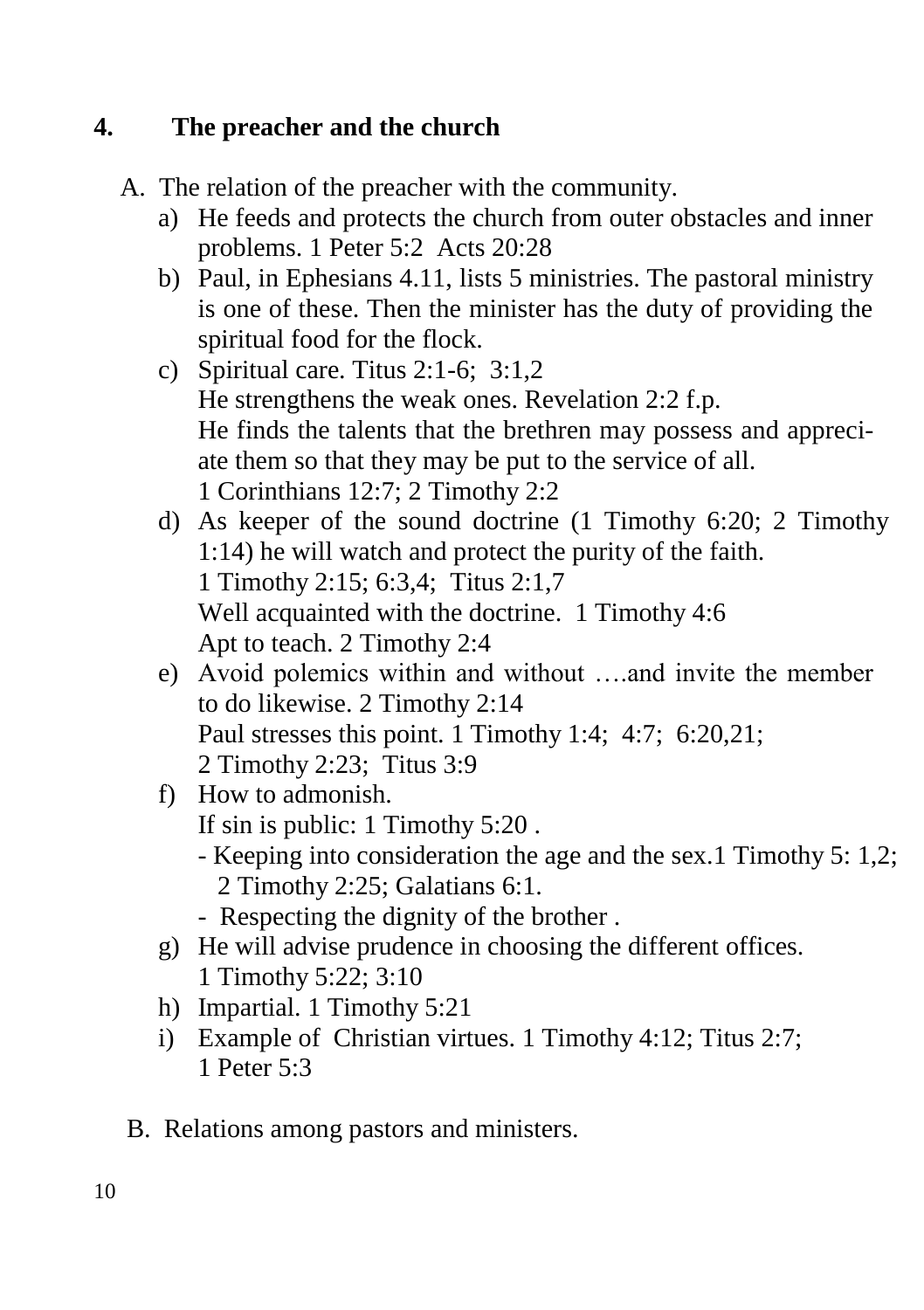- a) Respect, esteem and trust. Do not criticize the work of the previous one.
- b) Our methods are not always the best.
- c) Showing the good intention of the colleague. Showing the mistakes with respect and friendship. Not giving the impression of being his master.
- C. Relations with the leaders of the work.
	- a) Esteeming the brethren who have responsibilities. 1 Thessalonians 5:12,13
	- b) Respecting the civil authorities and having greater respect for the authority established by God. Hebrew 13:17
	- c) Double honour. 1 Timothy 5:17
	- d) Respecting the leaders and the committees, accepting the advises and the exhortation.

## **5. The preacher and the family**

- A. Blameless moral conduct.
	- a) Chastity for those who are not married. 1 Timothy 4:12; 5:2
	- b) Since marriage and family are institutions wanted by God, (Genesis 2:24) the above mentioned chastity should not be understood as celibacy, as erroneously and commonly believed.
	- c) Faithfulness and temperance in the marital relation.
- B. The leading of the family is a test for the minister. 1 Timothy 3:4,5
- C. Family's consecration. A wife who shares the husband's consecration exercises a good influence. (Proverbs 31:10-31).
- D. Exemplary children. The preacher's children should constitute an example for others. Titus1:6; 1 Samuel 2:2-25.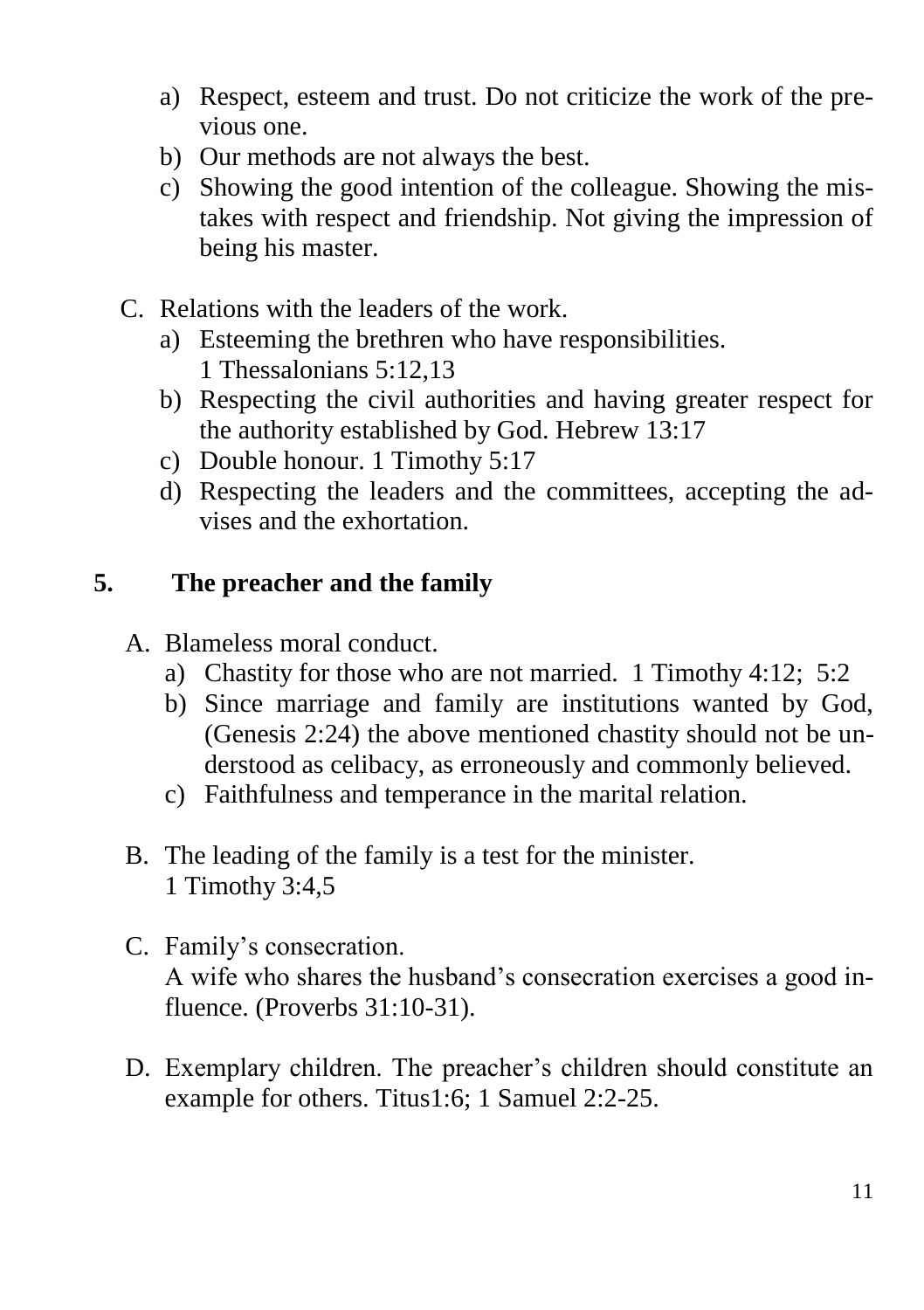- E. Great care for children. Proverbs 22:6; Ephesians 6:4; 1 Timothy 3:4 (We advise the study of the book Fundamentals of Christian Education)
- F. Dedicate time to the children. Deuteronomy 6:5-7.

## **6. The preacher and the world**

- A. He should not only care for the flock, but also increase it both spiritually and numerically. 1 Corinthians 3:9
- B. The church should be active and sensitive to the needs of the world. Matthew 5:13-16; Philippians 2:15; Revelation 14:6-11
- C. This should be the goal of the pastor: to stimulate, to prepare, to guide the church into action. 2 Timothy 4:1,2
- D. The ministry of evangelization is as important as the pastoral one.
- E. To accomplish all the duties of the ministry. 2 Timothy 4:5
- F. Evangelist pastor. Look for the help of elders, deacons, lay men. Galatians 6:2.
- G. Toward all those from "outside" he will be: courteous, loyal, respectful, not sarcastic, he will not condemn, he will avoid polemics. Titus 3:10;

Conclusion: "WITHOUT ME YE CAN DO NOTHING".*(JOHN 15:5)*.

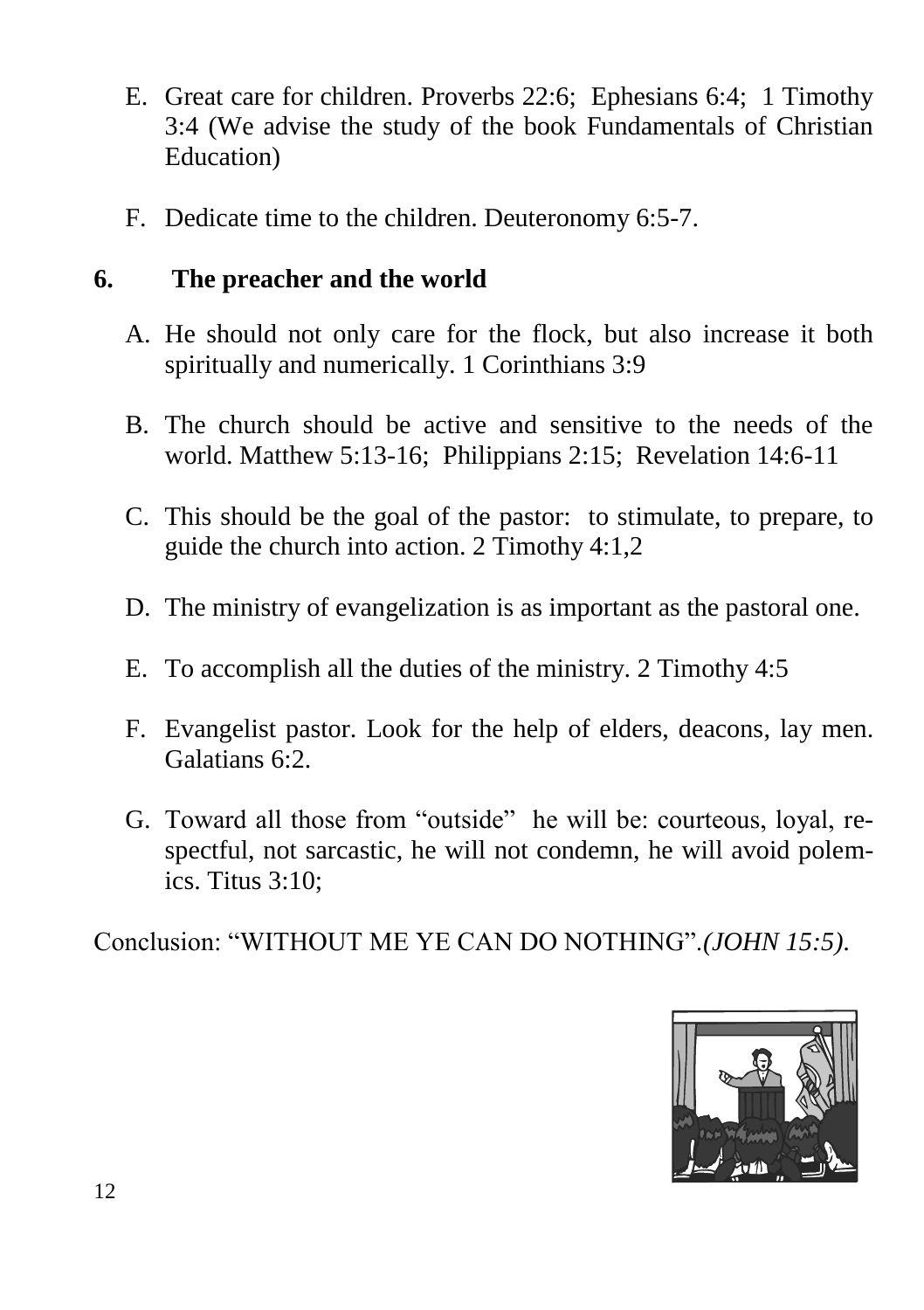# **Second Part:** THE PREACHING

# **I.** *The ministry of the Word*

#### **1. The word as means of Revelation**

- A. The word is a marvellous means of communication among men. It was the means through which God revealed Himself to man. The prophets have been called "the loudspeakers of God".
- B. The Word is a term to define the Gospel announced by voice. Acts 13:20,22,23; 1 Thessalonians 1:6; 2 Timothy 4:2. Before orally and then in written form.

## **2. The word as means of spreading the Gospel**

- A. Jesus came to: evangelize, bless, preach. Luke 4:18,19 (according to the prophecy)
	- a) Jesus began to preach. Matthew 4:17 Where? In the open air, in the temple, in the synagogue.
	- b) The Synoptic Gospels report more than 20 speeches of Jesus and only the gospel of John mentions 8 of these, without counting the dialogues with the disciples and the controversies with the enemies.
	- c) Jesus made great and good use of the word to exhort, to teach, to relief, to preach salvation.
- B. The apostles.

The commission. Matthew 28:19,20; Mark 16:15; Acts 1:8

- The disciples are continually preaching. Acts 2:4,14; 3:12; 4:33; 5:25,42; 4:8-12; 5:29-33; 10:34; 6:1
- Paul, called to the ministry. Acts 9:4-6; 1 Corinthians 15:8 He witnesses in the synagogues, in the public squares, before kings and in different cities. Acts 13:14; 8:4; 11:20
- C. The first Christians.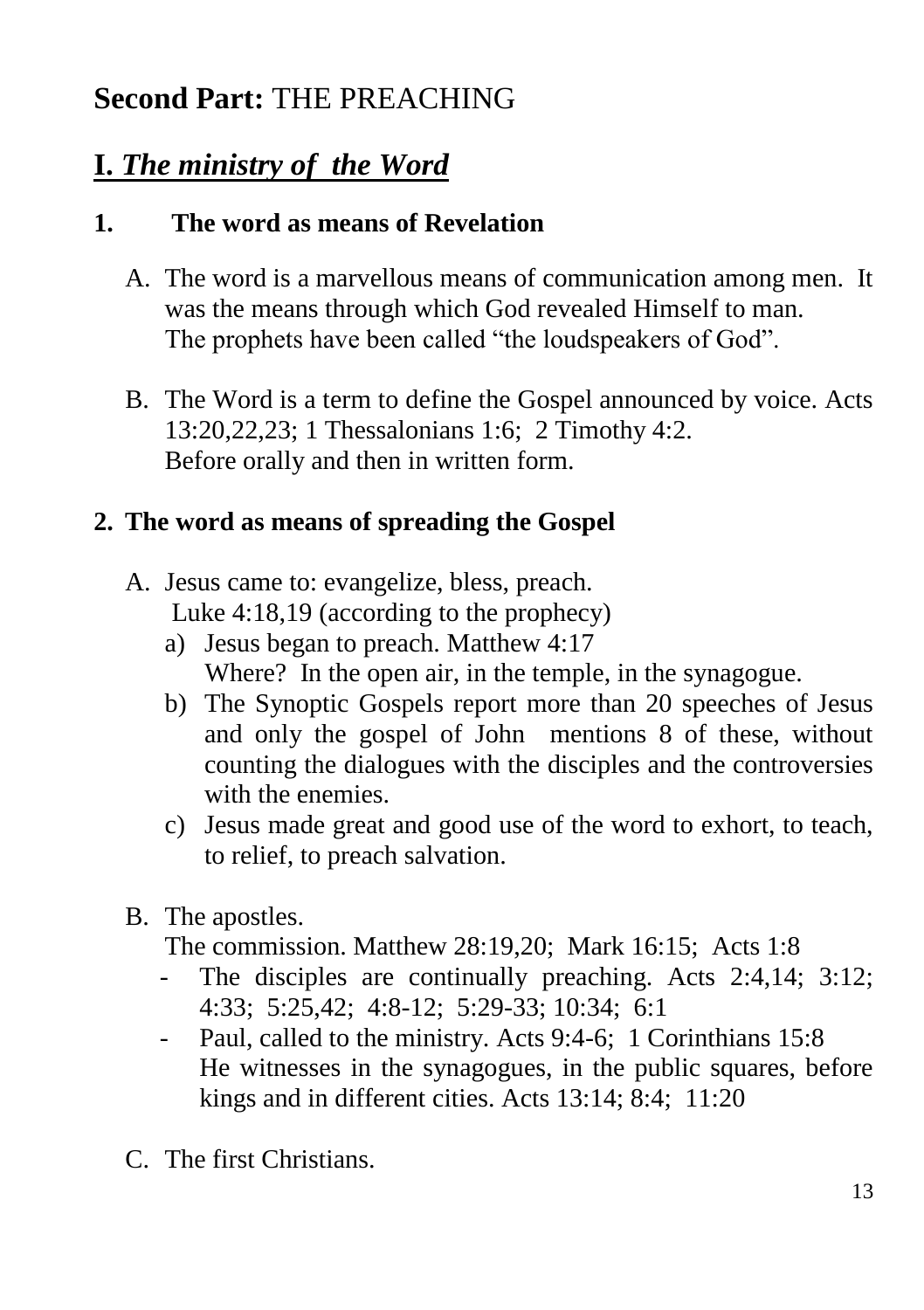- All are preaching. Acts 6:4
- Luke. Acts 6:8-10
- Philip. Acts 8:5
- The scattered ones. Acts 8:4
- Apollos at Ephesus and Corinth. Acts 28:24-28; 1 Corinthians 3:4-6
- Silas and Silvanus in Cilicia, Phrygia, Galatia and Macedonia. Acts  $15:40$
- Timothy and Titus…

## **3. The preaching today**

- A. Mark 16:15 applies to us.
- B. The preached word cannot be substituted. Romans 10:14-17
- C. The mass media like: Radio, TV, Internet, ...; do not lessen the importance of the direct preaching "heart to heart".
- D. Preach with an adequate language.
	- Preach the word. 2 Timothy 4:2
	- Take advantage of the daily events, politic, ecology.
	- Man has need of Jesus and He is the Word. (John 1:1-4) Preach Jesus and you will be successful!
- E. The foolishness of preaching. 1 Corinthians 1:21
	- Christ as the centre of every message. 1 Corinthians 2:2
	- The Spirit is present in preaching. Galatians 6:14; 1 Corinthians 2:4
- F. Explain the word clearly and faithfully. Nehemiah 8:8; 2 Timothy 2:15
	- Good knowledge and right comprehension.
	- Avoid personal ideas.
- G. Stimulate all the church members who may have the capacity, to preach. 1 Timothy 5.17.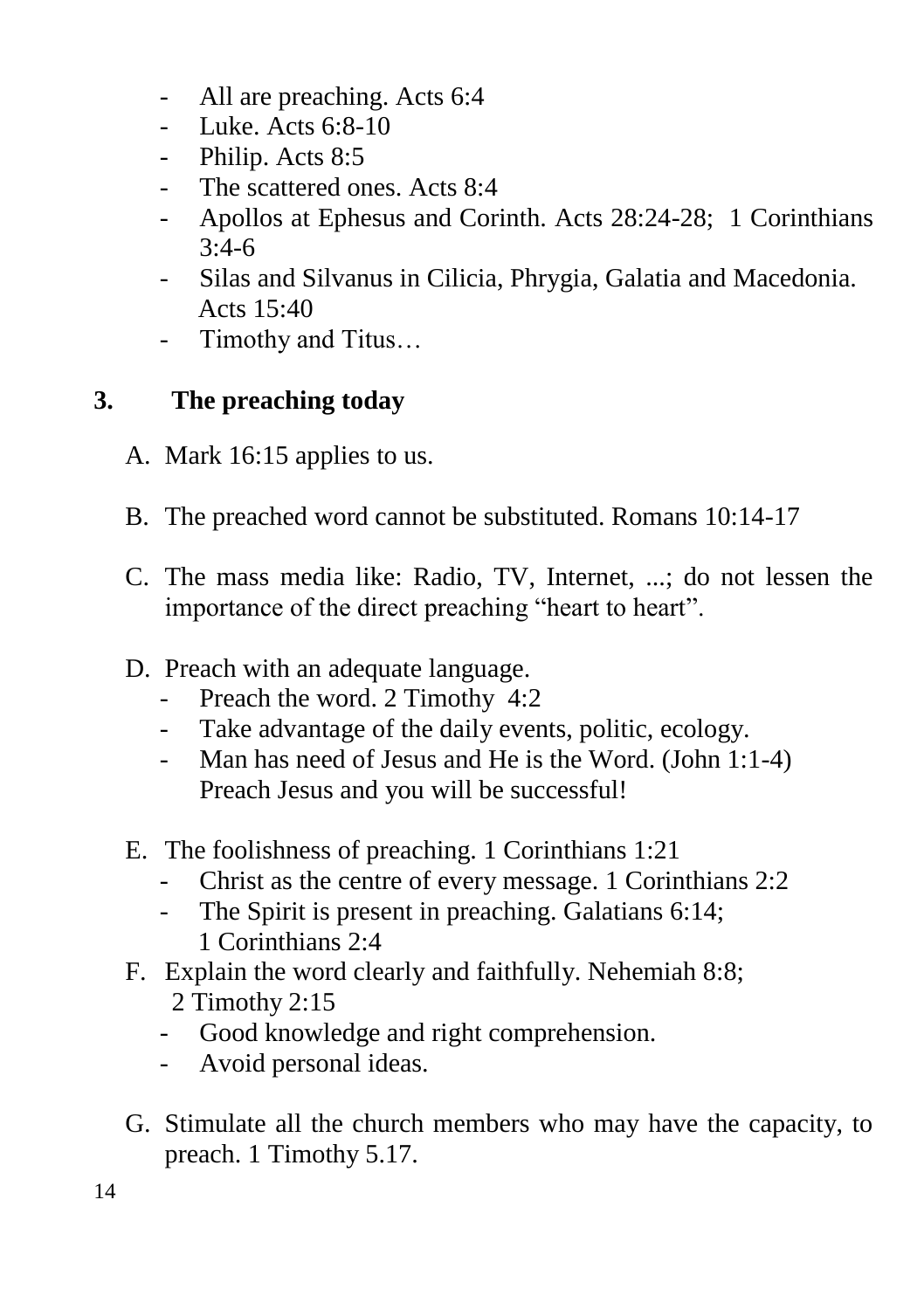H. Prepare the church to be effective in preaching within and without the church.

#### **III. The sermon**

#### **1. Definition of sermon**



- A. The sermon is a public speech that comes from the Scriptures.
	- It constitutes the central part of the service in the evangelic churches.
- B. It is the message of the very truth of God given to man through men.

#### **2. Goal of the sermon**

- A. It is the most direct means to preach the Word of the Lord.
	- The preacher cannot be compared with the prophet, nevertheless his work is likewise valid.
- B. The duty of the minister is to graze the flock, this is done especially through the sermons. The word is made accessible to the minds and hearts of the community. John 21:15-17; 1 Peter 5:1,2

#### **3. Requirements of the sermon**

- A. Which are the characteristics of a good sermon?
	- It has to be based on the Scriptures and with Christ as the centre.
		- a) Preach the word. 2 Timothy 4:2
		- b) Christ as the centre. 1 Corinthians1:23; 2:2
- B. Is the formal part important?
	- It is through the forms that the contents become accessible!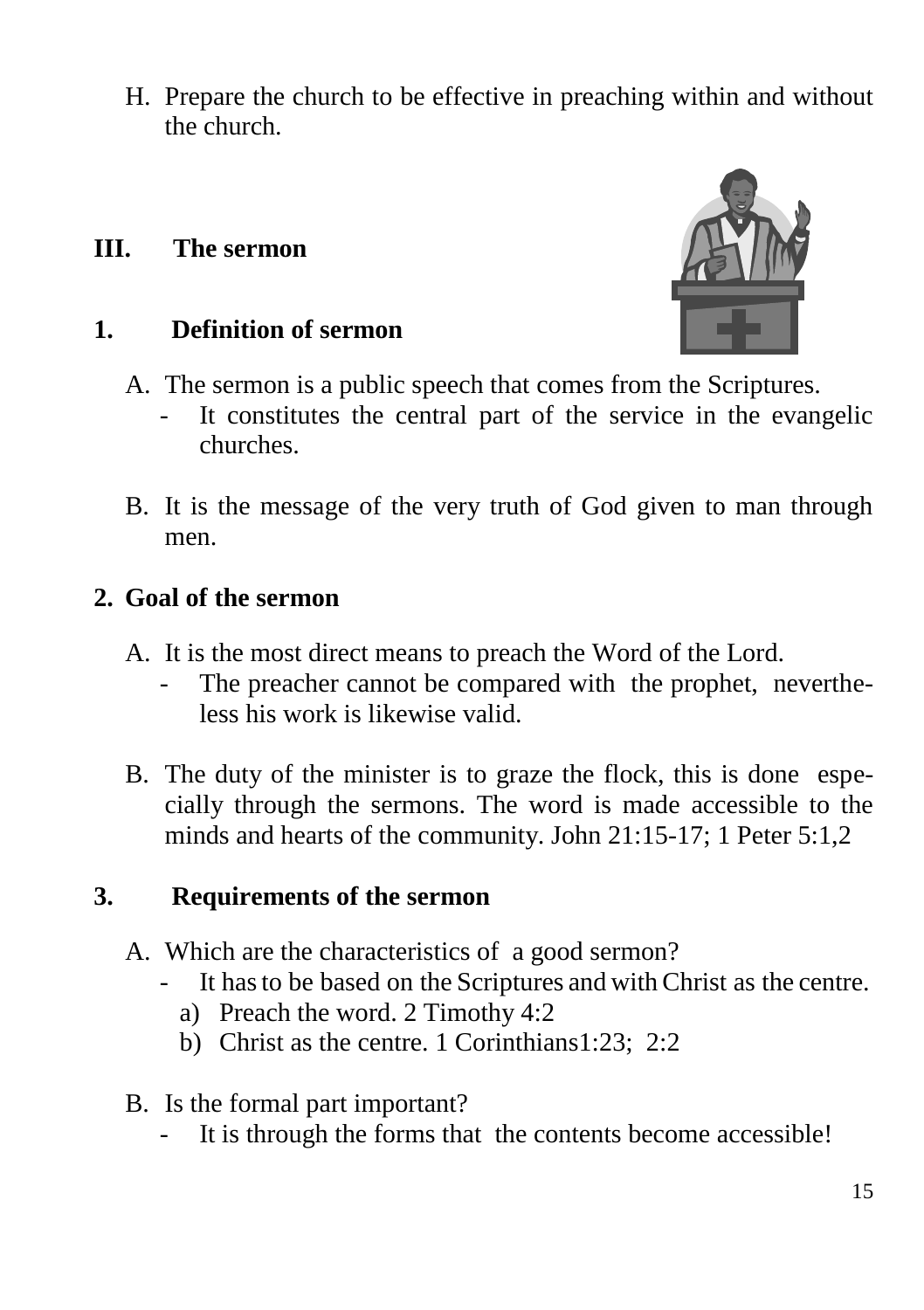- a) Clearness is: simplicity, correctness and accuracy of language.
- b) Avoid difficult terms.
- c) You save time by using simple language and the church will be more edified.

#### **4. Objective and subject of the sermon**

- A. It is not a speech of entertaining, but the listening and meditation of the Word of God for a spiritual result.
- B. Precise objectives.
	- It is the objective to lead to the subject and not the contrary. …The fish and the way to fish it…
- C. General objective  $=$  to teach, to edify, to defend, to exhort...
	- This will determine the nature of the subject:

DOGMATIC – EDIFYING – APOLOGETIC - ETHICAL

Particular objective  $=$  to deepen the doctrine, to exalt a christian virtue, to support a contested truth, to point out a danger for a soul, etc...

- This will determine the specificity of the subject.
- D. Once the general and particular objectives are established, the choice of the subject will be easier. Study and prepare the argument well, in a clear and defined way…
	- a) To simplify the preparation we will use a guiding sentence or proposition: we will use it in order not to wander astray. It is good to have it always on the desk while we prepare the sermon.

#### **5. Thematic unity of the sermon**

A. Wider topics which contain subordinated topics.  $Ex.:$  Salvation = two general aspects. -OBJECTIVE: God's part.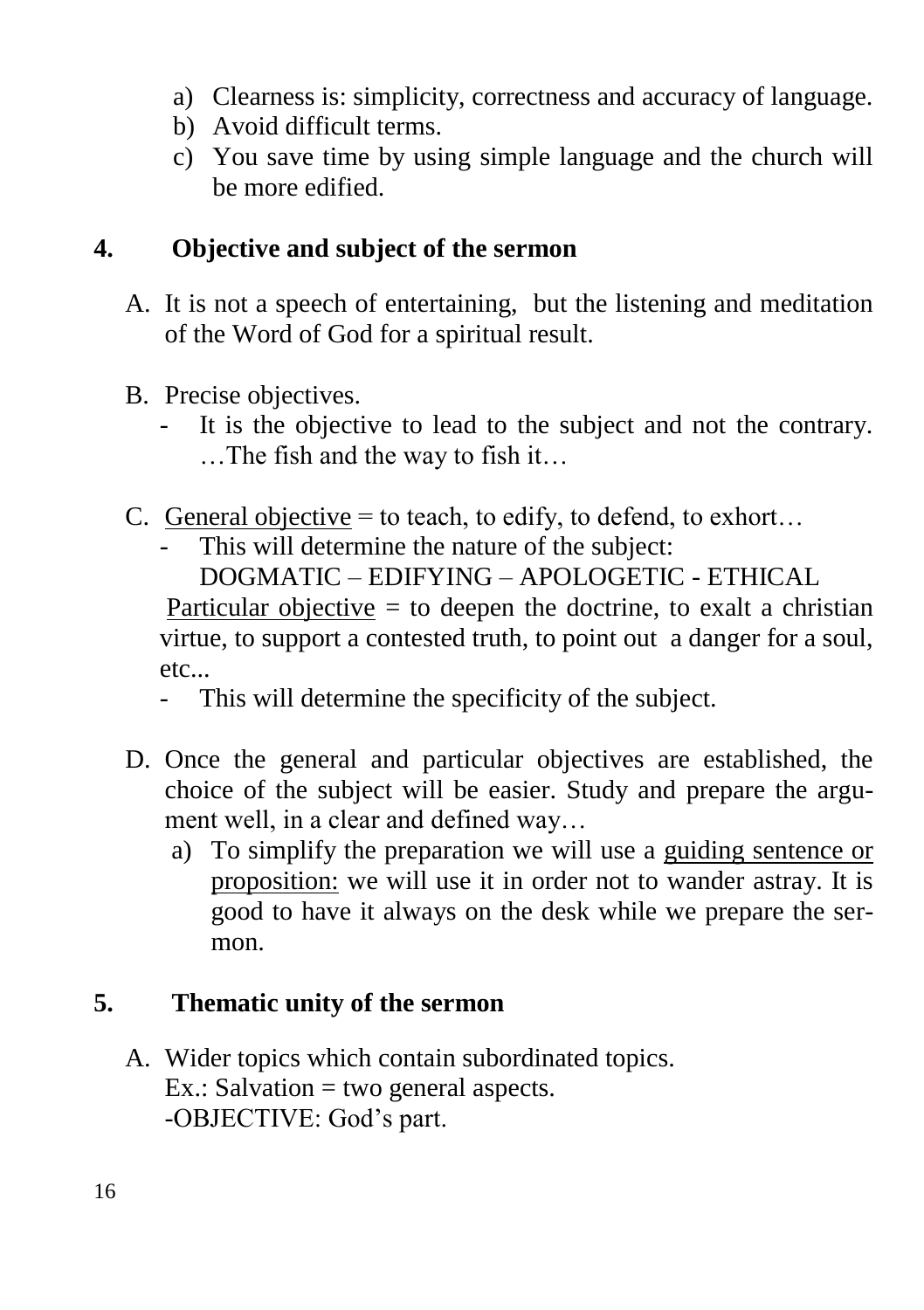The plan of redemption, the incarnation, the exemplary life of Christ, His redeeming sacrifice, His priestly ministry; and: the call, justification, regeneration, sanctification and glorification.

-SUBJECTIVE: Man's part.

The conscience of sinning, repentance, accepting grace, faith, obedience, love, prayer, meditation of the word, community service…

Other wide topics are: revelation, sin, judgement…

B. Instead of preaching on so great topics, it is better to divide them in parts.

*" Which work are you able to do ?…Everything…Then I do not need you!"* 

- C. Guglielmo Tell and the apple.
	- The thematic unity is an essential requisite of every sermon. Do not beat about the bushes!

## **6. Title of the sermon**

- A. It is good to have a title for every sermon
- B. The title comes from the topic. It should be related to it and attractive, but not strange.

## **7. Structure of the sermon**

A. BEGINNING= INTRODUCTION DEVELOPMENT= CENTRAL BODY END = CONCLUSION  $Ex.: house = door, inside, roof$ 



B. The central body is divided in major an minor sections, as well as the introduction and the conclusion. Let us examine the three aspects: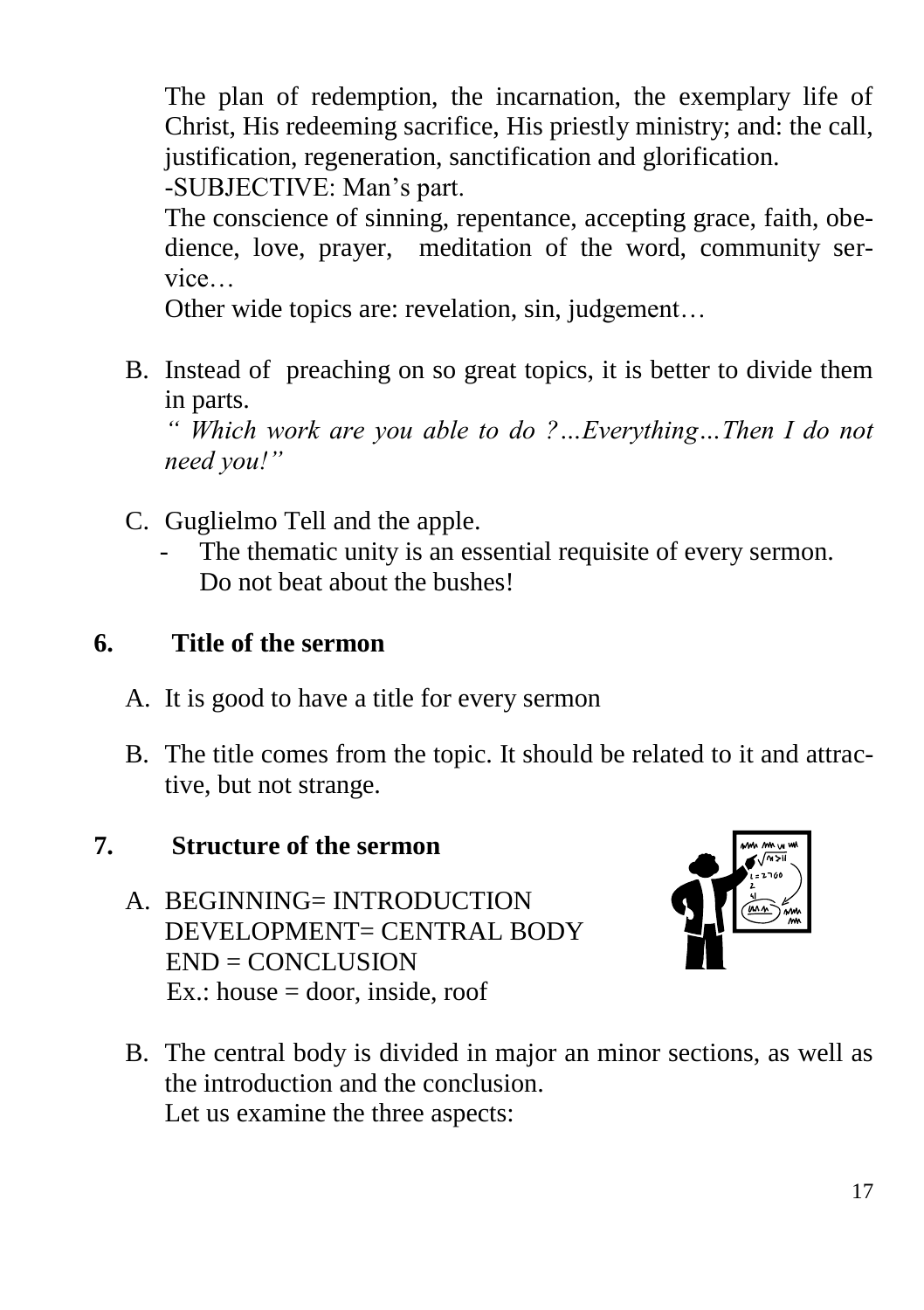- 1) INTRODUCTION  $=$  To prepare the listeners to receive a specific message.
- To divert the minds of the listeners from vain and profane things to what is holy and spiritual.
- It should be brief and inherent to the topic.
- We can introduce it with: a Bible verse, a quotation, a story, an illustration, a similitude, a proverb, a proper sentence.
- 2) CENTRAL BODY= It is the part in which the theme is developed.
- It will be divided in major and minor sections.
- They will be well co-ordinated among themselves so that the thought may be developed gradually and logically, starting with the easy and going to the difficult and complex part.
- So we will arrive the CLIMAX (Acme) (it will be explained later)
- We will use proper quotations, stories, illustrations. For the quotations we will use the Spirit of Prophecy.
- Do not make the sermon "indigestable".
- 3) CONCLUSION
- It is fundamental to be concise and incisive in the conclusion. Recapitulation: to enunciate the "main ideas". Deduction: Central idea. Appeal: Proposal.

#### **8. Scheme of the sermon**

- A. It corresponds to the construction of a house with its pillars or supporting walls.
- B. The scheme co-ordinates and unites the different parts and draws the configuration.
	- 1) Introduction: telegraphic style
	- 2) Central body
	- Synthetic sentences and inherent titles.
	- Progressive numbers and letters.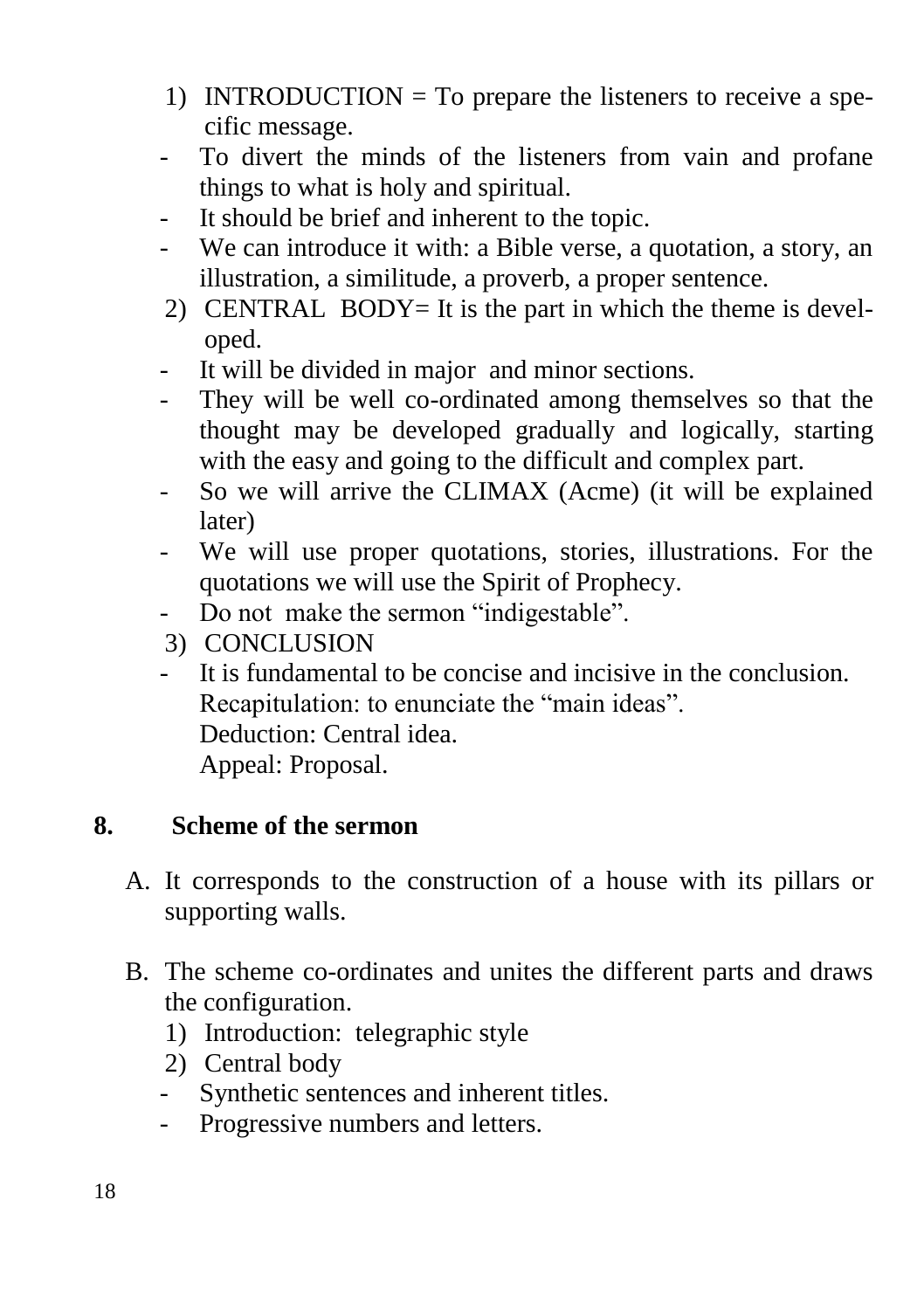- Next to every title and subdivision we will write the Bible verses. Underneath, we will write the quotations, the stories, the illustrations.
- 3) Conclusion
- Synthetic sentences divided in their parts.
- Recapitulation- Deduction- Appeal



Keep before you only the scheme.

#### **9. Forms of the sermon**

The sermon should be structured and presented in different ways.

#### A. *Forms of presentation*

| 1) | Expositive             | : if we start from the subject in order<br>to build. The topic sermon is above<br>all others an expositive sermon. |
|----|------------------------|--------------------------------------------------------------------------------------------------------------------|
| 2) | Analytic or exegetic   | : When we start from a verse.                                                                                      |
| 3) | Expositive or Analytic | : If we start from a prophecy of the<br>Bible.                                                                     |
|    | Narrative              | : If we preach on a character of the<br>Bible, it will be biographic.                                              |
| 5) | Narrative              | : If we preach on an episode of the<br>Bible, it will be historical.                                               |
|    | Polemic                | : If we have an apologetic sermon.                                                                                 |

#### B. *Structural forms*

- 1) The Topic sermon wants an expositive presentation.
- 2) The Exegetic sermon, an analytic presentation.
- 2) The Biographic and Historical sermons, a narrative presentation.
- 3) The Prophetic sermon, an expositive or analytic presentation.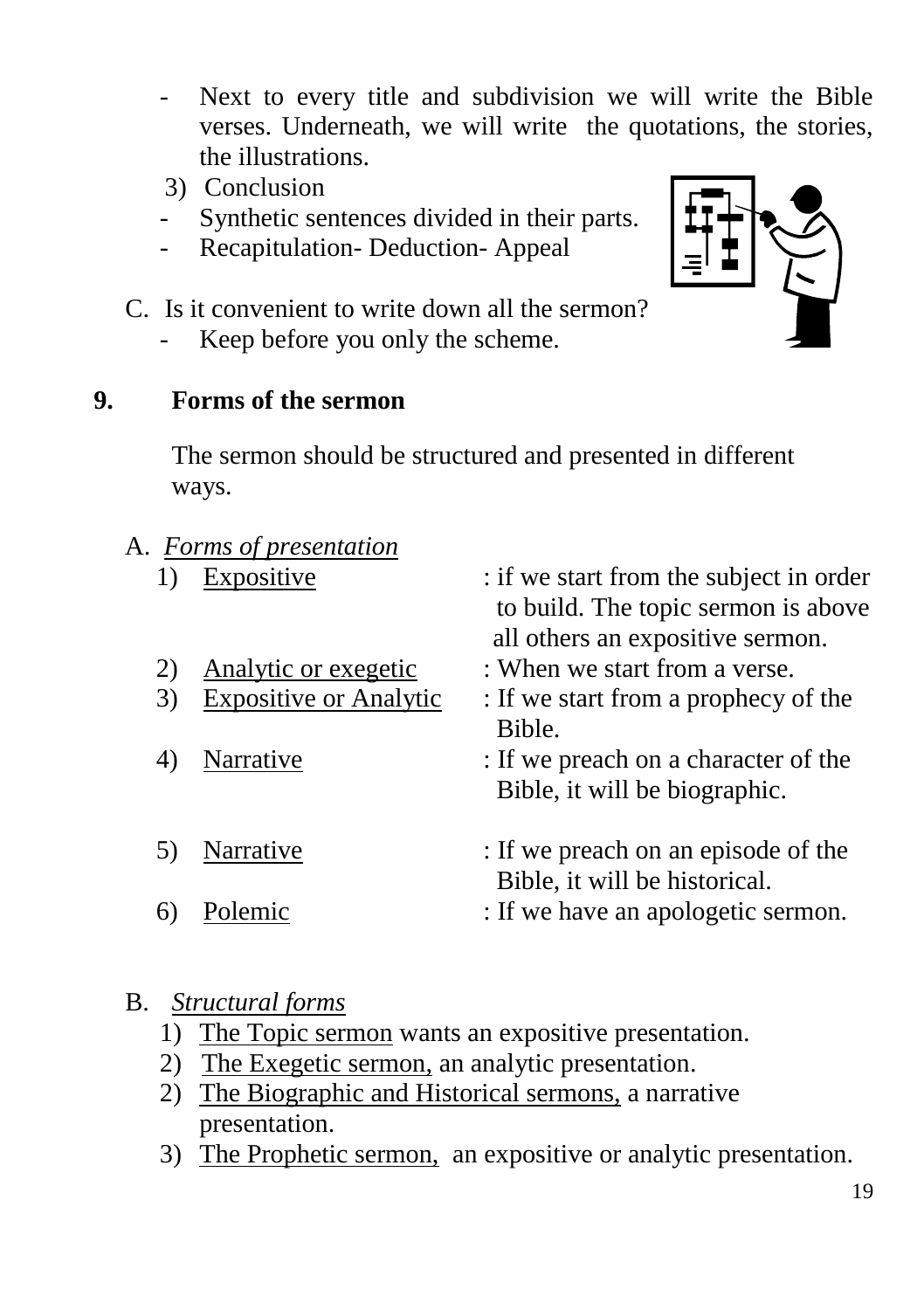- 5) The Apologetic sermon, a "polemic" presentation.
- C. Every form exalts God's Word.
	- Topic  $=$  Harmony and unity - Exegetic  $=$  Deepening the thought<br>- Prophetic  $=$  Light and guide for Go  $=$  Light and guide for God's people  $-$  Biographic  $=$  The pedagogic value
	- $-$  Historical = Actualising the message
	- Apologetic  $=$  Showing the doctrinal coherence

#### **10. Types of sermon**

- A. As we have seen the sermon should have concrete and precise objectives for the listeners.
- B. We will have different types of sermons:

|    | Dogmatic      | $=$ It points to deepen and strengthen<br>the doctrinal knowledge of the Scriptures.                                         |
|----|---------------|------------------------------------------------------------------------------------------------------------------------------|
|    |               | It goes more to the intellect than to the<br>heart.                                                                          |
|    | 2) Edifying   | $=$ It comforts and feeds the faith and<br>renews the communion with Jesus.                                                  |
|    |               | It goes both to mind and heart.                                                                                              |
|    | 3) Apologetic | $=$ It defends and maintains the doctrinal<br>presuppositions of the faith. It goes to<br>mind and heart.                    |
| 4) |               | Ethical, Exhorting $=$ It awakes the sleeping conscience.<br>It goes both to mind and heart.                                 |
|    | Of occasion   | $=$ It is bound to special occasions: Baptism,<br>Holy Supper, Marriage, etc.<br>It goes more to the heart than to the mind. |

## **SUMMARIZED SCHEME**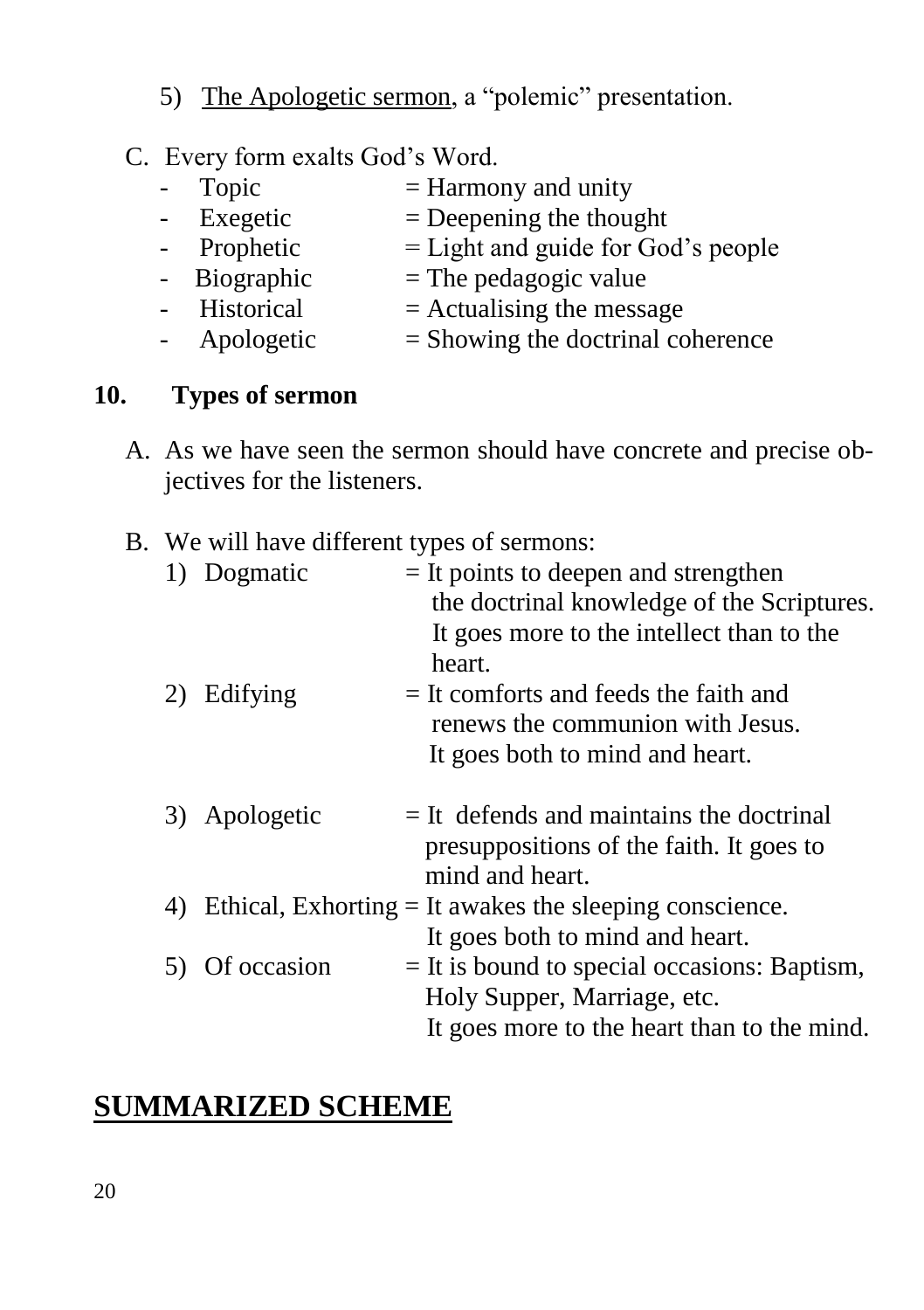## **FORMS OF PRESENTATION OF THE SERMON**

| Expositive | : From the subject                                 |
|------------|----------------------------------------------------|
| Analytic   | : From a verse                                     |
| Narrative  | : Preaching on a character or episode of the Bible |
| Polemic    | : Defending the truth                              |

## **STRUCTURE AND CHARACTERISTIC OF THE SERMON**

**Topic or subject** = harmony and unity a) Dogmatic b) Edifying c) Apologetic d) Ethical or Exhorting e) Of occasion **Exegetic**  $=$  deepening the thought a) Ethical or Exhorting **Prophetic** = light and guide for God's people a) Dogmatic b) Apologetic **Biographic**  $=$  the pedagogic value a) Ethical or Exhorting b) Edifying **Historical** = actualising the message a) Ethical or Exhorting b) Edifying **Apologetic** = showing the doctrinal coherence a) Dogmatic b) Edifying

RELATION BETWEEN STRUCTURAL FORM AND PRESENTA-**TION** 

| : Expositive form           |
|-----------------------------|
| : Analytic form             |
| : Analytic, Expositive form |
| : Narrative form            |
| : Narrative form            |
| : Polemic form              |
|                             |

## **TYPE AND GOAL OF THE SERMON**

| Dogmatic | : To deepen and strengthen |  |
|----------|----------------------------|--|
|          |                            |  |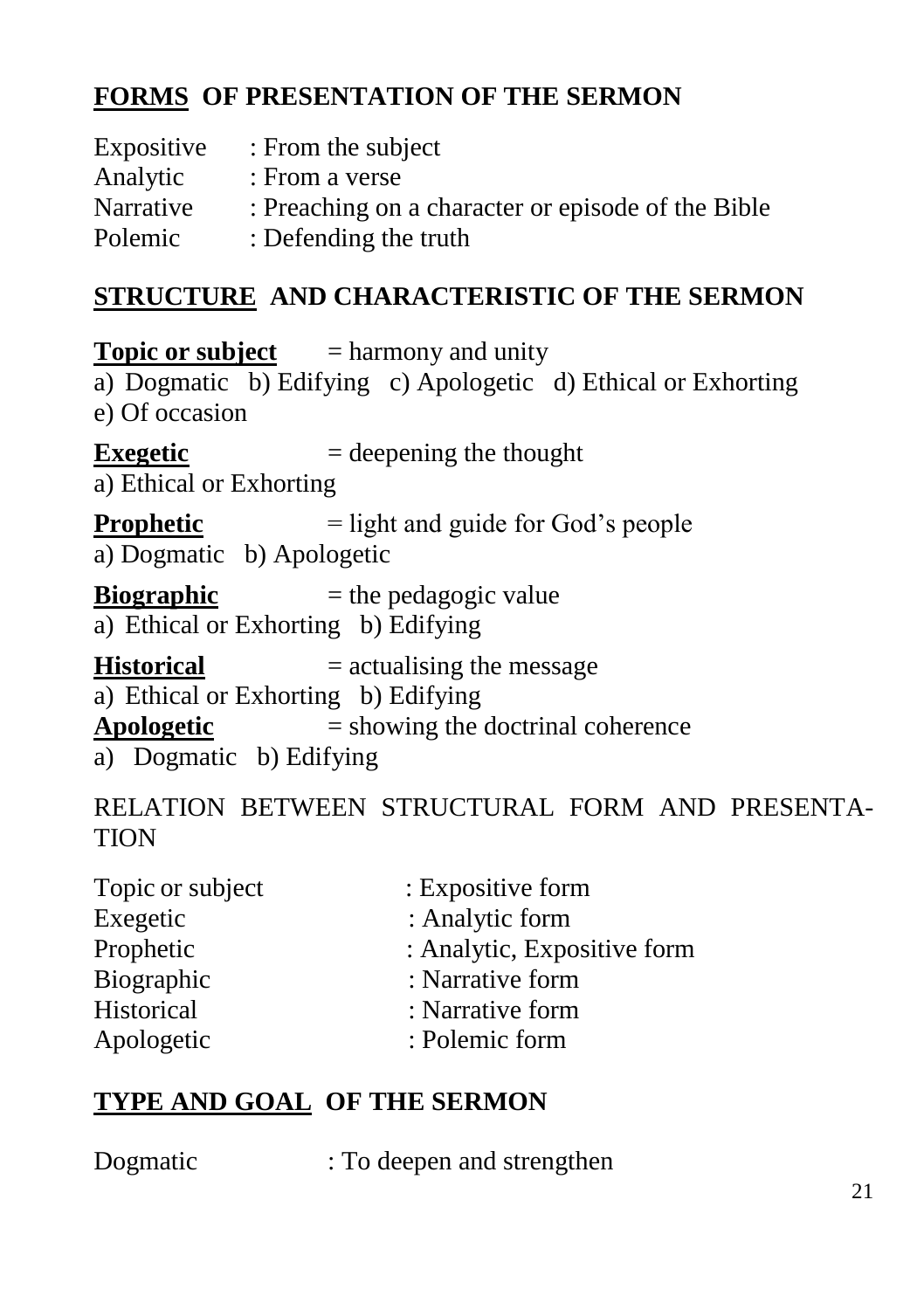| Edifying    | : To comfort, feed and revive the church               |
|-------------|--------------------------------------------------------|
| Apologetic  | : To defend and maintain the doctrinal presupposi-     |
|             | tion                                                   |
|             | Ethical or Exhorting: To awake the sleeping conscience |
| Of occasion | : Celebrations, Baptism, Holy Supper, Marriage,        |

## **III.** *Preparation of the sermon*

## **1. Methodological principles**



- A. To prepare a sermon is an art to be learnt.
	- 1) The elder or the layman who do not have a proper preparation offer a meditation and not a sermon.
	- 2) It is necessary to learn the method. (Now we will try to do it)
- B. *"Who is going astray it is because he has nothing to do!" "Whoever has a duty knows exactly where to go when he goes out of his house!"*
	- 1) Preaching without objective is like a boxer who hits the air. 1 Corinthians 9:26
	- 2) The first step is to set the objectives.
	- 3) To instruct, to edify, to exhort, are the general objective.
	- 4) To stimulate the people to immediate meditation is a specific and particular objective.
- C. Choosing the subject from the objective.
	- 1) The following step will be the FORM.
- D. Two steps to follow:
	- 1) To make a choice that the objectives (especially the specific ones) will determine.
	- 2) To think enough about the subject already defined and delineated, keeping in mind the objectives and synthesizing on only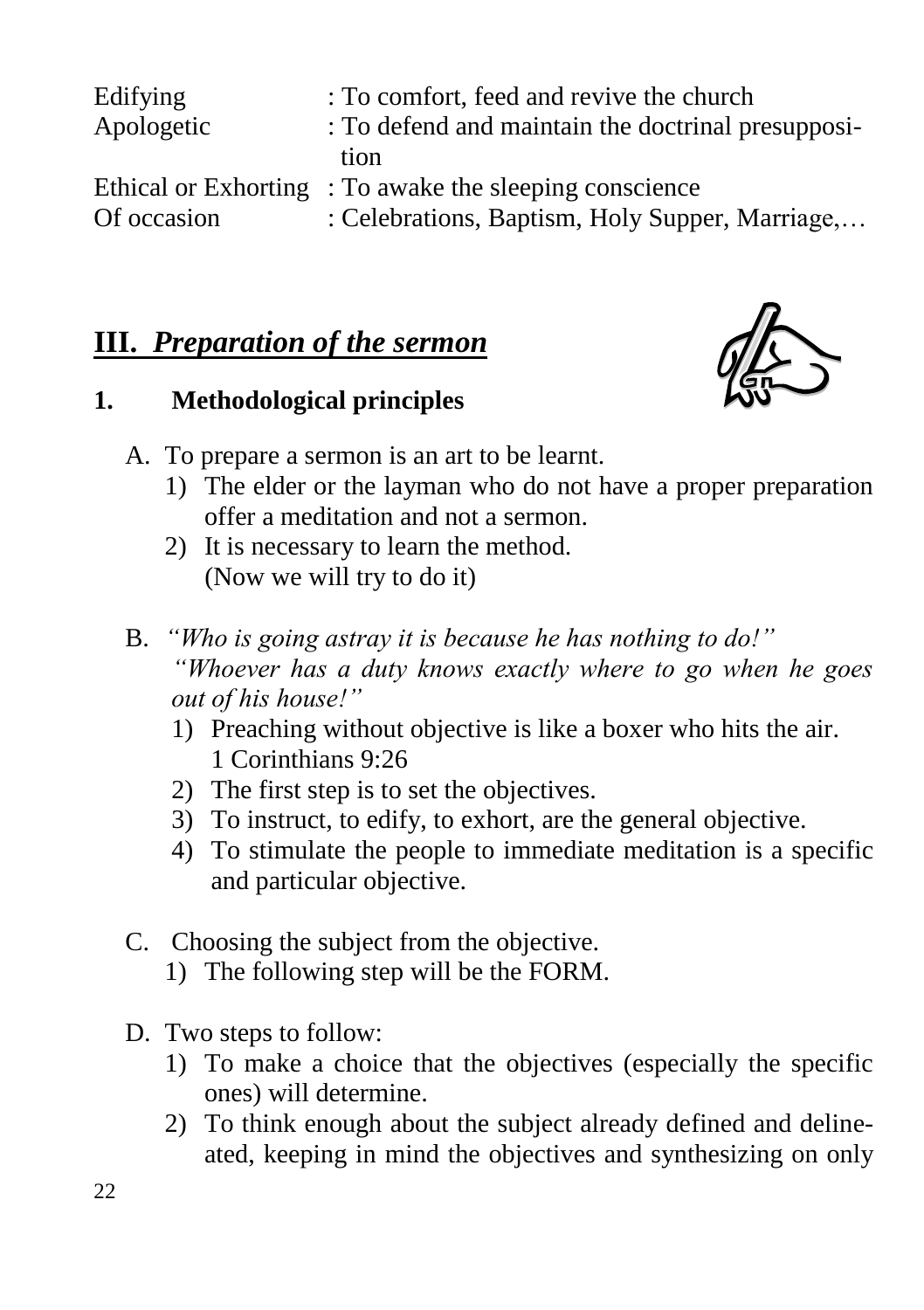one sentence that will be the Central or Guiding sentence, or the Proposition.

 $Ex \cdot$  The stone which the builder

## **2. Practical process**

- The way of proceeding in the construction of the sermon will change according to the form of presentation we have chosen. Ex.: The form of the topic sermon is the most common.
- A. Topic or Subject sermon

We preach on a subject and not on a verse.

- 1) Set the goal, choose the objective which will be manifested with the Guiding Sentence, taken from the subject.
- 2) Objective = To make understand the need of prayer in christian life.

Subject  $=$  Prayer

Title  $=$  "The breath of the soul"

3) – Guiding sentence-

"More perseverance and comprehension are necessary in prayer in order not to run the risk of dying spiritually".

- 4) Once we have established the objective, the form, the title, and the guiding sentence, we will put in order the material only after having **prayed**.
	- a) We will ask ourselves questions on the topic. The theme is the prayer: What does praying mean? Why praying? When can we pray? Whom have we to pray to? etc. We will look for the answers in the Bible.
	- b) We will leave aside the ideas we do not need and we will keep the best ones or the most proper ones, synthesizing them. The definition of prayer, its function, its destination, its contents, its moments, are concepts that are not directly inherent with our topic, so we will not deal with them .

The pertinent ones are: **1.** Hindrances to prayer – The uselessness of a formal prayer – Consequences of neglecting prayer. **2.** Removing the hindrances to praying – Reviving the spirit of prayer – Overcoming formal prayer – Reasons for praying.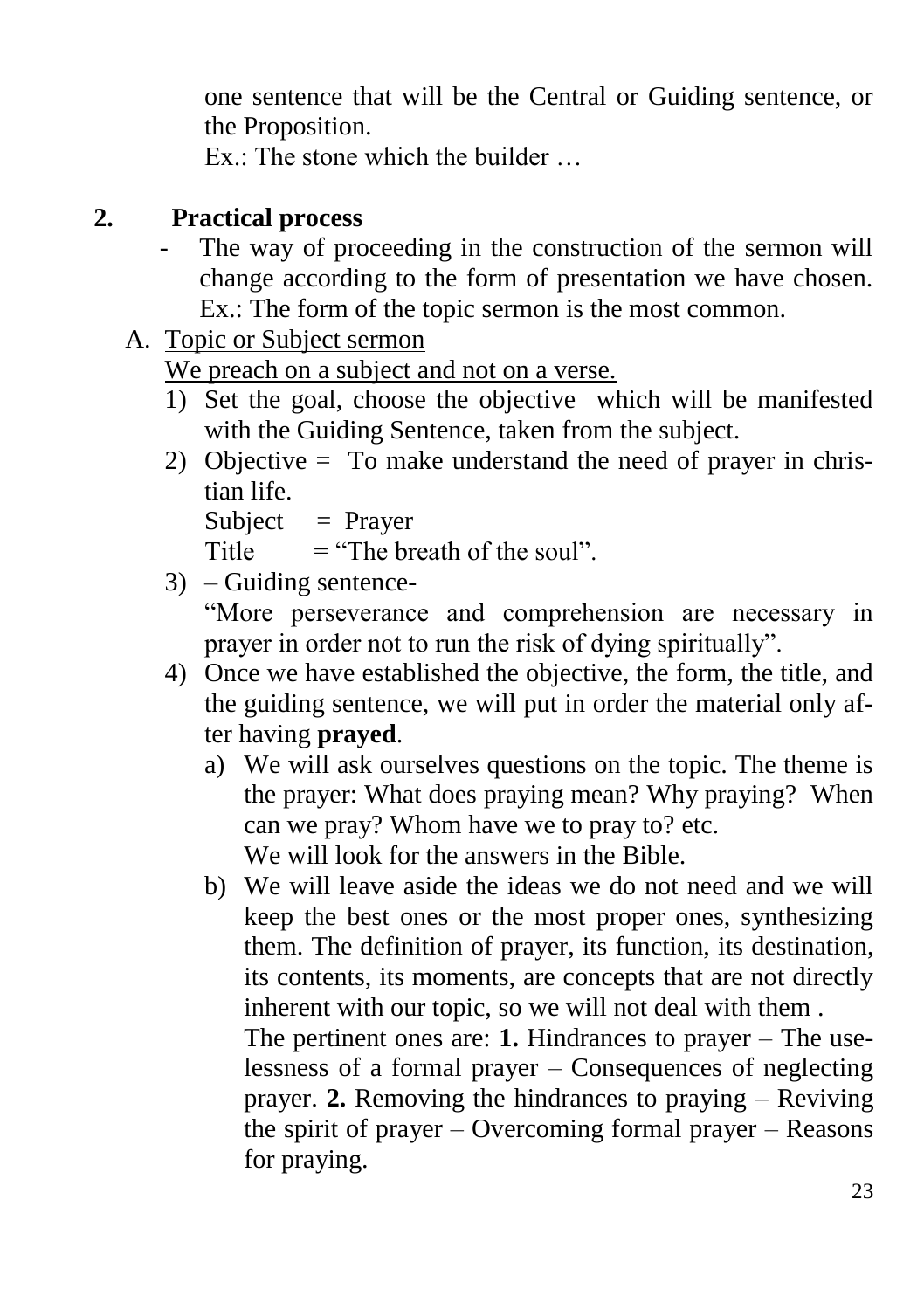- c) A title for the **1° group** and one for the **2° group**. **1°** *If we neglect praying.* **2°** *How to revive the prayer.* The title corresponds to the major division of the body.
- d) We will gather under the two titles the subordinated ideas.
- e) Let us look for a good number of Bible verses inherent to prayer using: Bible Concordance, etc. We will write them down on a paper and we will write next to them a clue sentence.
- f) Where it is possible we will put a verse for every section, we will look for a testimony or a personal thought.
- g) If there will be need, we will divide the minor sections and we will use bold letters. A. B. C.
- h) Summing up: I…II…III…Major sections. 2…3…4…Minor sections. A…B…C…Subordinated sections. a…b…c… if we need other divisions. Ex.: Reflections about the reasons of praying: A. Praise; B. Requests; C. Confessions; D. Thanksgiving…with Bible verses.
- i) Let us talk about illustrations. Let us illustrate the central part. *The candle in the glass.* The importance of illustrations.
- l) Having completed the central body we have only to prepare the introduction as well as the conclusion. Bible verse: Matthew 26:41 *"Watch and pray…"* for the liturgical reading.

- Let us not forget that the introduction serves to divert the minds of the listeners from earthly things to the subject and the heavenly reality.

There should be analogy among introduction, subject and the body of the sermon.

- Different examples of introduction: 1) Without referring to a verse *The plant that is not watered…* 2) Referring to the verse *Praying and watching this is the secret of the success over the flesh.*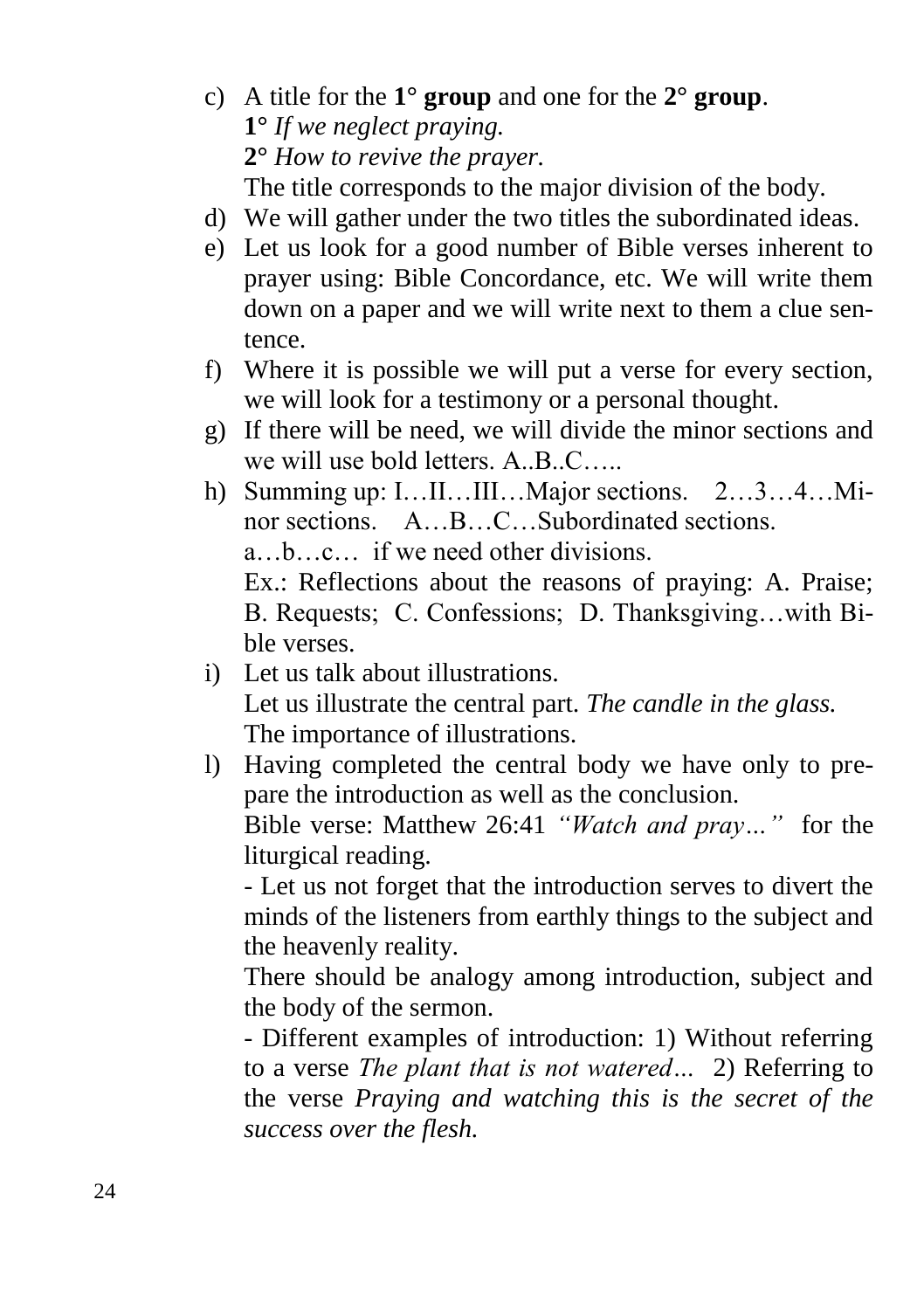m) In the Guiding sentence it is synthesized the essence of the sermon and the objective is pointed out.

RECAPITULATION: Affirmative propositions: *Mother ideas*. "I am sure that you agree, dear brethren, that prayer is essential in our spiritual life. If we neglect it, the flesh will take rule over the spirit and our faith will be put in danger. In order for this not to happen it is necessary to remove the hindrances on the way of the communion with Christ and to revive within us the spirit of prayer. Our ETERNAL existence is at stake "

APPEAL: " Don't you want, in your hearts, to revive your communion with Christ daily, by praying ardently?"

- B. Analytic sermon
	- a) The fundamental element of the analytic or exegetic sermon is the verse. We preach on a verse and not on a subject.
	- b) We will set the general and particular objective. We will choose the proper passage and we will define the subject. Ex.: Christian humbleness -Jesus as example- The verse: Philippians 2:1-10
	- c) Once established the objective and the verse, we will find the title and the guiding sentence or proposition. Verse 5: The Title *"Let us have the sentiment of Jesus"* Verse 3: The Proposition *"Let nothing be done through strife or vainglory "* Objective: *"Esteeming others better than themselves"*
	- d) Analytic study of the passage dividing it in major and minor sections.
		- I. Exhortation to a humble conduct. Verses 1-4
		- II. Christ as supreme example of humbleness. Verses 5-11
	- e) The brethren of Philippi were fervent and generous, but not so humble. We may understand it from the first part.
	- f) Developing the second part you will make notice that Jesus did not look at His high position, but he became a servant and finally he died on the cross. All this for His love toward us.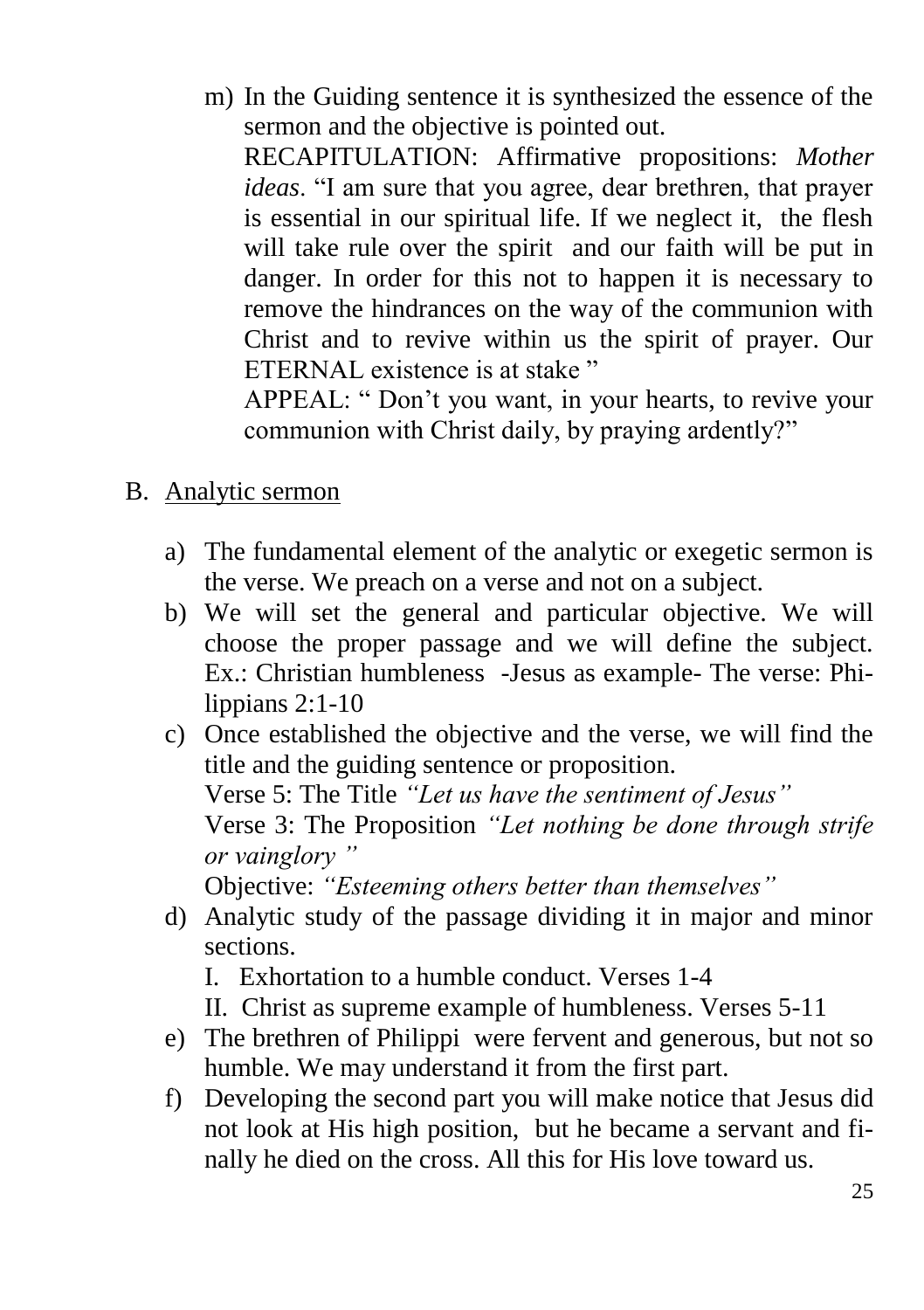If Jesus did so, will we want to follow His example? Or, will we continue being selfish? Final verse: Matthew 23:12 or Luke 14:11

- g) As introduction we can make reference to self love, this egocentric feeling which constitutes an obstacle in the path of our salvation.
- C. Biographic sermon
	- a) The Bible is full of biographies as we can notice from Hebrews ch.11.
	- b) We can profitably use these forms in our days.
	- The biographic sermon is centred on a character.
	- The theme will be suggested by the character or by its actions.
	- You will put emphasis on the most important parts in order to apply them later in the proper way.
	- c) Choose always the objective. Choose the character, study it deeply and the subject will come out from the episodes. Ex.: Abraham, his trip, Isaac's sacrifice… the subject will be *Active faith.*
	- d) The application to the today's reality: moral and spiritual lesson.
	- e) In the introduction we can make reference both to the character that will be taken as example, and to the subject of the preaching and its form of presentation. The conclusion will follow its natural elements: Recapitulation – Deduction – Appeal.
	- f) Positive and negative didactic: both are useful and can be used.
	- g) Negative didactic: Ex. Saul, a negative model of existence.
		- His wrong choices led him to failure.
		- He put his judgement before God's.

Proposition: "To put our own will before God's leads to failure and ruin".

Title: Foolishness of putting oneself before God Verse: Proverbs 16:18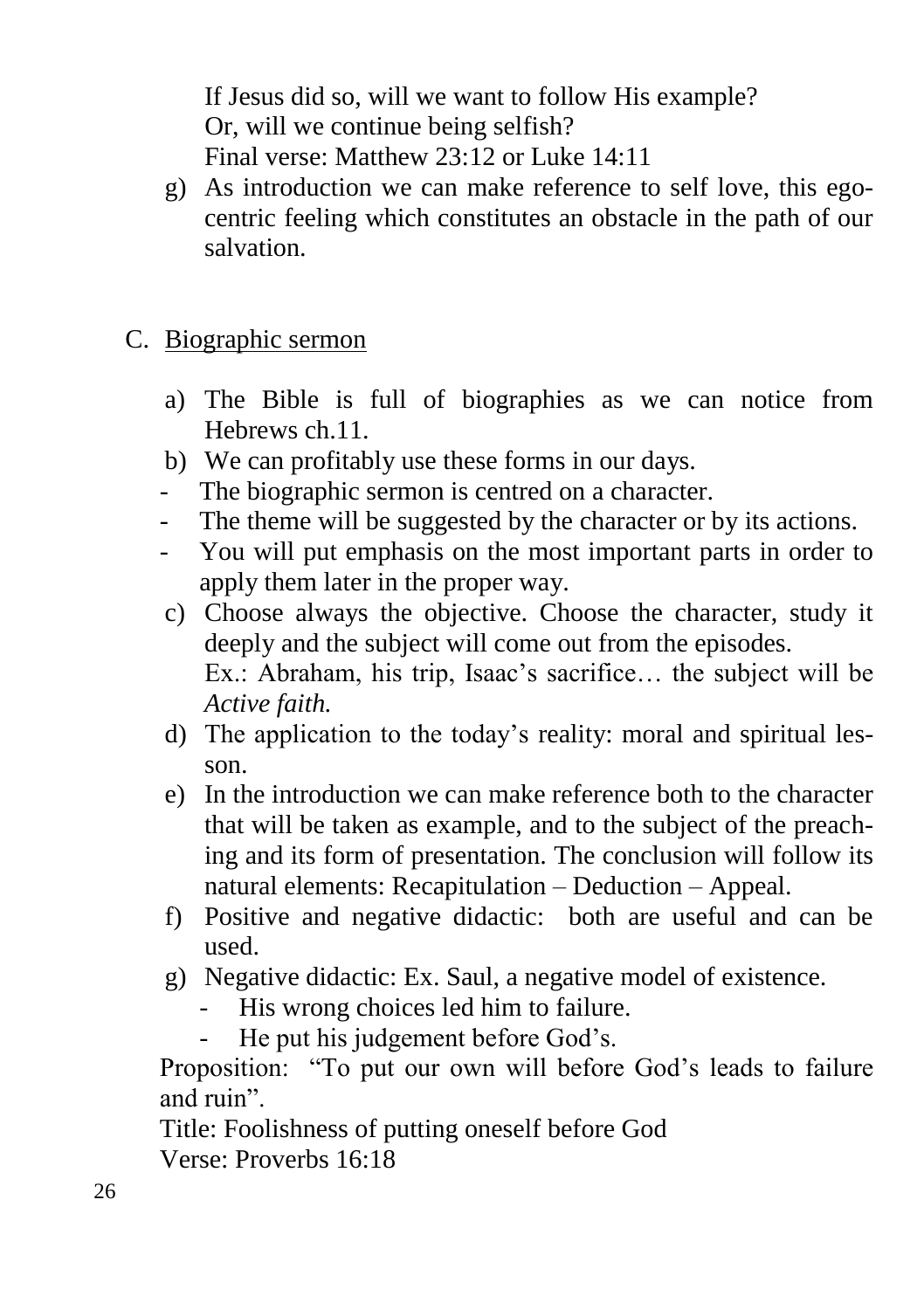Final verse: Psalms 145:17

Appeal: (Revelation 15:3 can be read) "My dear brethren, we have seen how dangerous it is to choose our ways, then let us not choose them anymore, but let us pray with Jesus: *Father not my own will, but thy will be done".*

### D. Historical sermon

- a) The narration of a story is an important part in the reading of the Bible. 15 of the 39 books of the Old Testament and 5 of the New Testament are historical.
- b) The purpose of the historical books is not only that of letting us know the events but the one of teaching us in order not to fall in the mistakes of the great men of the past. Romans 15:4
- c) For didactic goal, we find already in the Old Testament: Joshua 24:1-15; Psalms 78; Psalms 104….
- d) The New Testament quotes examples of the O.T.: The Flood-Matthew 24:38,39; Sodom- Matthew 10:15; Israel in the desert- John 3:14, The Babylonian exile- Revelation 18:2-4; The speech of Stephan- Acts 7:2-53.
- e) Construction of the historical sermon: the main element is the fact instead of the character. We will work on the same way: objective, subject, application for our days.
- f) The introducing verse can be: 1 Corinthians10:11; Romans  $15.4$
- g) The conclusion will come out from the meditation on the fact or facts we have analysed and will have its highest point in the final appeal!

## **IV.** *Presentation of the sermon*

## **1. From planning to presenting**

- A. A well thought sermon, elaborated on our desk becomes a scheme.
	- The construction of a house on the dock-yard…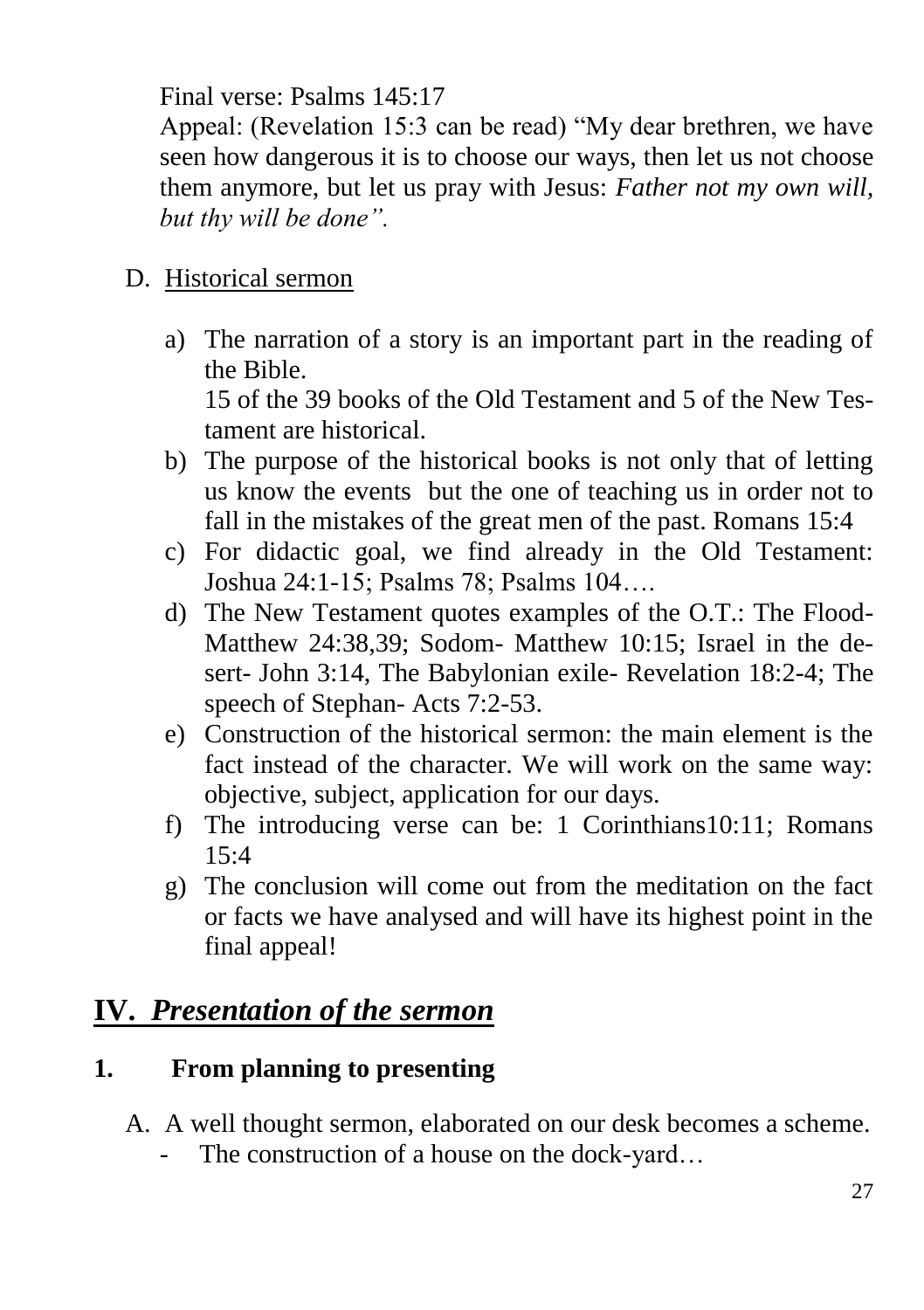- So is the sermon on the pulpit... after the thought the word ... mind, vocal chords and mouth… .
- B. The presentation is as important as the preparation…
	- It is not enough to have something to say, but we need to know how to say it… .
- C. To speak in public is an art learnt by studying and exercising… .

#### **2. Presentation of the sermon**

Let us remember: Introduction  $=$  exordium Central body  $=$  development  $Conclusion = epidemic$ 



- A. Exordium: The execution…having the trust of the community…
	- The introduction is the moment in which the preacher diverts the mind of the listeners from ordinary thoughts to the subject and the goal…
	- Capturing the attention, stimulating the interest...
	- Who starts well, has already done half of the work. The introduction is very important.
	- Direct: When it openly refers to the subject.

 Today we will see what the Word of God teaches about faithfulness.

 You cannot grow spiritually if you do not feed yourself with God's Word. His Word cannot be substituted.

- Indirect: When the reference is implicit. When we use: anecdotes, paradoxes, rhetorical questions, provocative questions, statistics,
	- hints taken from the Bible.
- a) Anecdote: One day Michelangelo… the renewing power of grace… .
- b) Paradox: We all know that we are saved by grace, but we live as we were saved by works… Justification by Faith.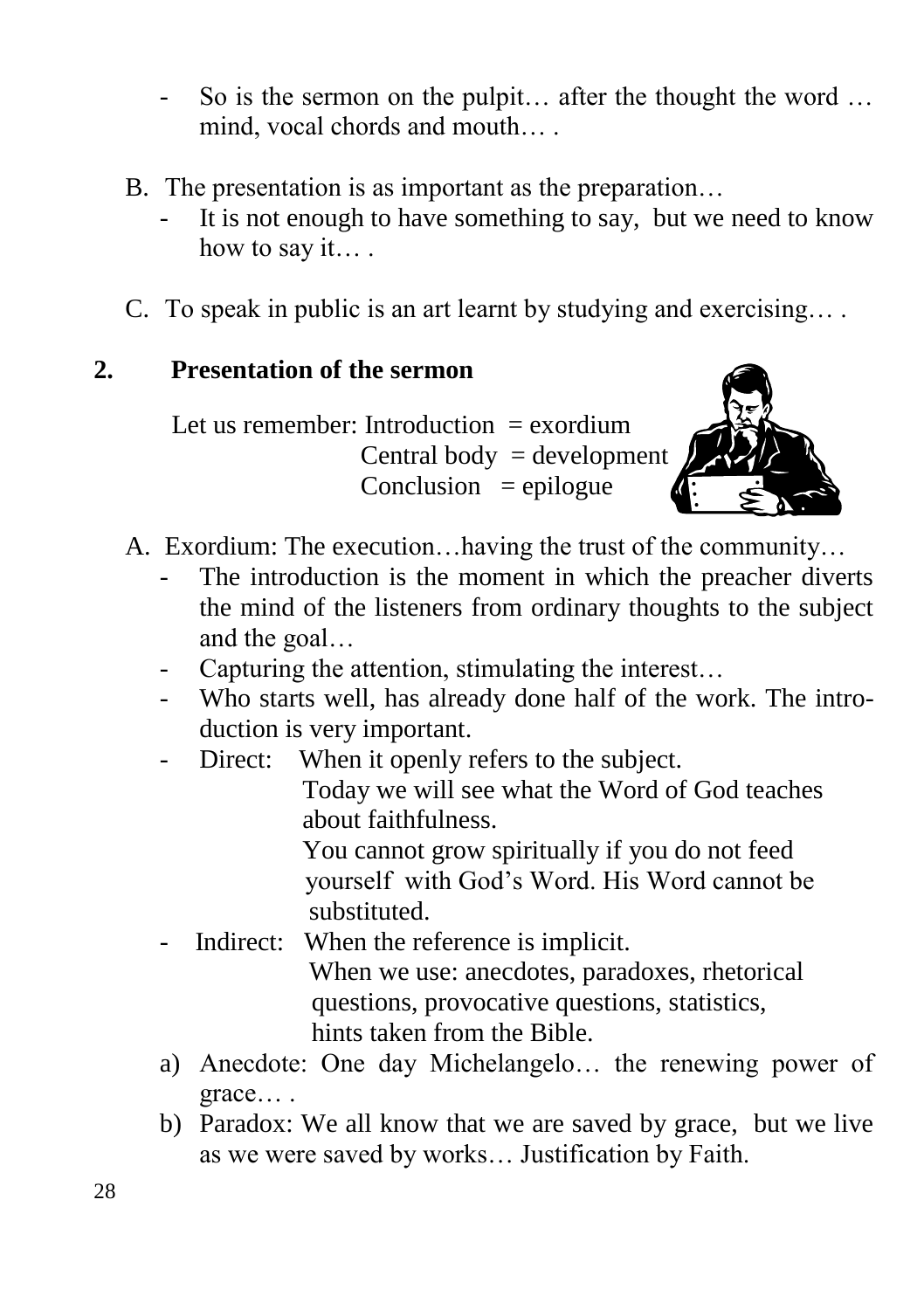- c) Rhetorical question: Let us suppose we speak while sleeping and reveal all our thoughts… Philippians 4:8 Let us cultivate high thoughts.
- d) Provocative question: Can we be perfect as God is? …We and our enemies...
- e) Statistic: Not even 5 out of 20 are ready for heaven. Verbal profession or practical faith.
- f) Hint or point from the Bible: "Have you thought of being able to glorify God when your sit at the table?" 1 Corinthians 10:31 Temperance.
- B. The development of the sermon goes toward the goal. The idea develops since the sermon is monothematic.
	- C.A. Brentano, in the book "To Speak in Public" writes on page 2: "In a common speech the listener keeps the 20 %, if the speaker is prepared and the listener interested and attentive, he will keep the  $40\%$ ..."
	- It is not important what he listens to but what he retains...
	- Make the sermon attractive and easy to be understood.
	- Go to the point…
	- The progressive development of homiletic comes through coordinated and subordinated ideas.
	- The co-ordinated and subordinated ideas should be connected to the main ones. In order to do so we will use the conjunctions: and, or, but, if, then, as, because, in fact, etc. Connecting sentences: "..this is the first reason for… this is the second… what we have considered is a condition for…it should be followed by…; or even: having agreed that…. We
	- have to accept the consequences and then..." The connecting sentence can be in question form: "what will be the next step?"
	- The speech should be in ascension.
	- Reaching the highest point, that is the Climax (or Acme), the goal. When we reach the Climax we have to conclude.
	- Epilogue: the conclusion of the development has to be thought of even more than the introduction.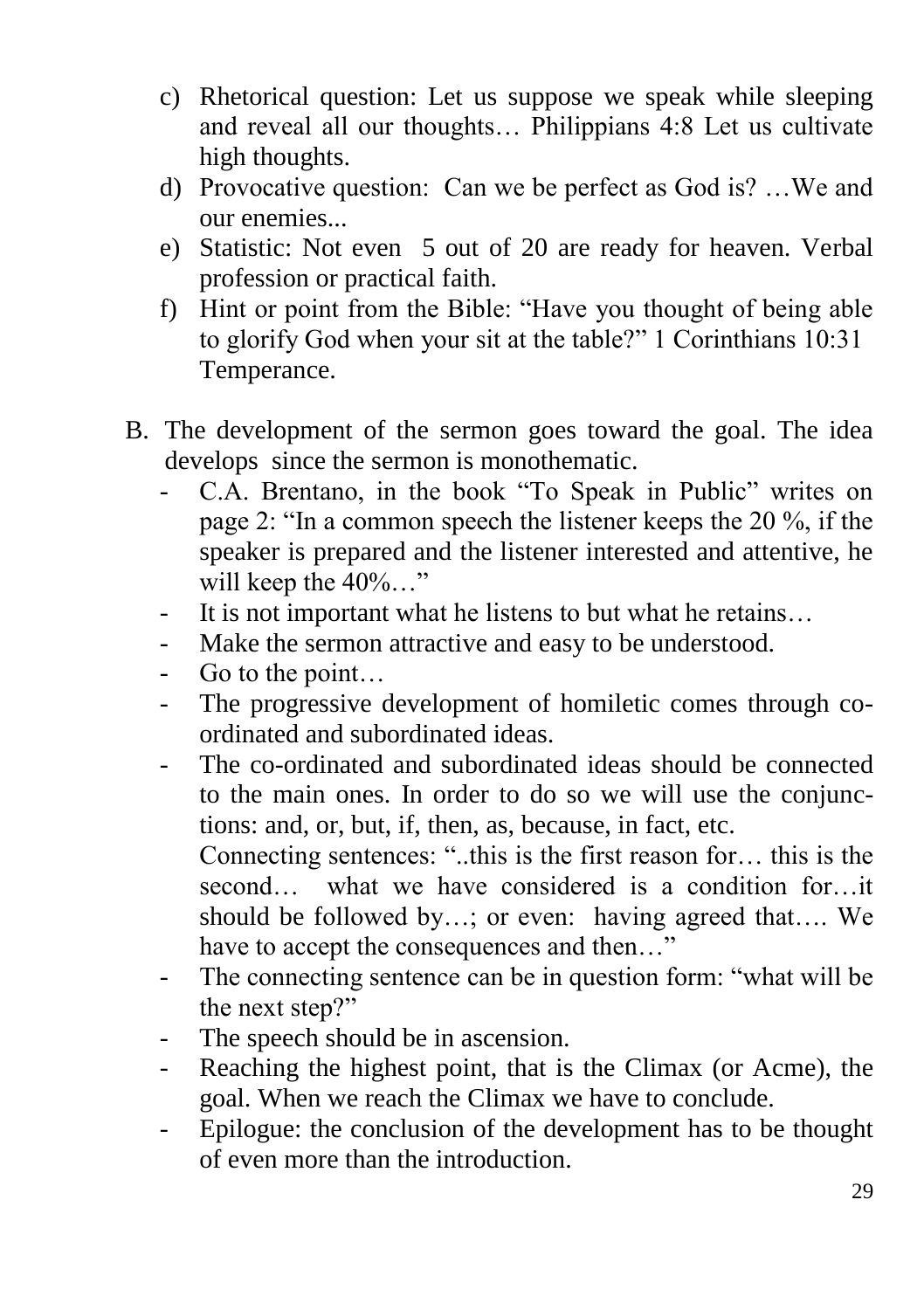- There should be harmony and logic among introduction, development and conclusion.
- A quick recapitulation: To impress in the mind the central idea by quoting the "mother" ideas and the subordinated ones. What we have deduced, make an appeal, conclusion.

#### **3. Diction**

A. The vocal means and their use.

- The voice possesses: timbre tone volume
- TIMBRE: Quality of the sounds: sweet, soft, rough, piercing, wadding, metallic.
- TONE: Height of the sounds: it depends from the number of vibrations in the measure of time. Acute tones: higher in vibrations. Grave tones: lower in vibrations.
- VOLUME: The strength, the intensity of the sounds. It can be regulated: whisper, shriek.
- The timbre, the tone, the volume, the variability make the human voice ductile and flexible. If they are well combined, they will give as a result: colour and expression. Using the voice with wisdom we will have good results.
- The human voice is able to express feelings and moods.
- The timbre gives colour and expresses moods.
- The variation of the tone is a necessity for the audience. Modulation makes listening easy because it gives expression.
- The volume: an important sentence has to be said in a higher voice, a pathetic one gives more effect when said in a lower voice.
- In addition to this, it is important to have rhythm. Accelerating and slowing down give vividness to the points, obviously it should be done with moderation.

The speech should be fluent and well connected, not with many pauses, and with combined clauses.

- Breaks and pauses should be done in the proper moments.
- Breaks = emphatic sentences John  $3:16$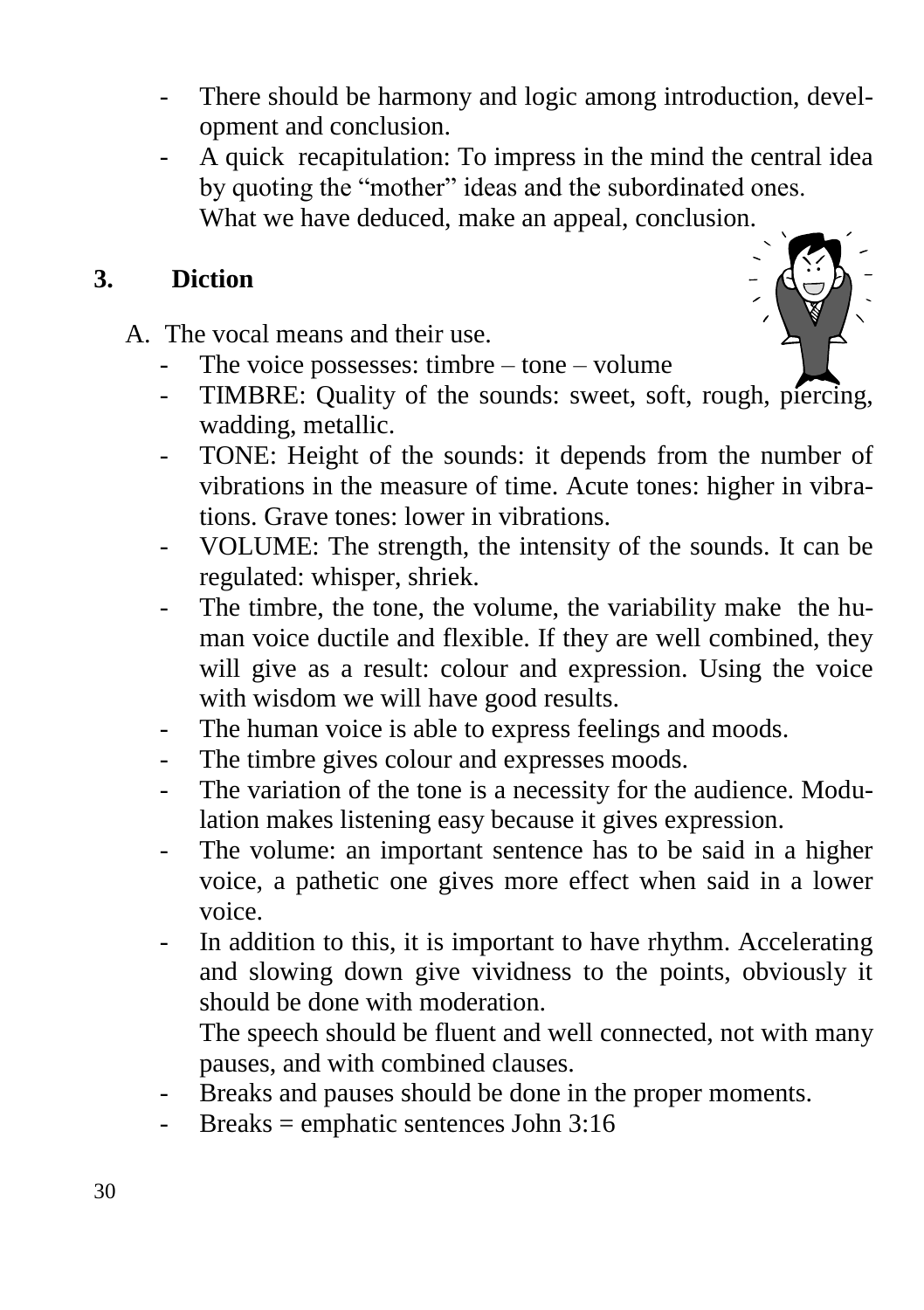- Emphasis is important and it can be obtained with the speed of articulation and by modulating the voice and stressing it with force.
- Pause may have a semantic function, to emphasize a sentence or a word. It gives possibility to the audience to relax and to the preacher to gather the ideas that follow.
- B. The pronunciation: Clear and distinct, putting attention on the final syllables …only one lost…
	- The pronunciation (open or closed) of the vowels.

## **4. Style**

Any orator has his own style.

A. Clearness = simple and proper language.

Avoid too many negations.



Going to the point , direct and explicit.

Do not make the speech difficult with many propositions.

The anecdote, the comparison, the similitude give colour to the speech. To use them is very important.

- B. Concreteness: Avoid an abstract talk. Ex.: The earth is 150.000.000 Km far from the sun and the closest star to the solar system is 4 light years. Supposing that the sun may be as big as a cherry and the earth as a little grain of sand, the earth will be 4 metres far from the sun and the closest star 300 Km.
	- Let us remember the proper use of nouns and verbs.
	- Eternity instead of a long period of time, ... the abyss...
	- Ephesians 4:2 Bearing…We will say concrete and not general things. "We have to bear those who do not think as we do: ex. The unbelieving wife...."
- C. Eloquence: Devoto writes: "The art of arranging the words to the argument that we want to deal with and to the effects that we want to rise." To explain the Word of God with effectiveness .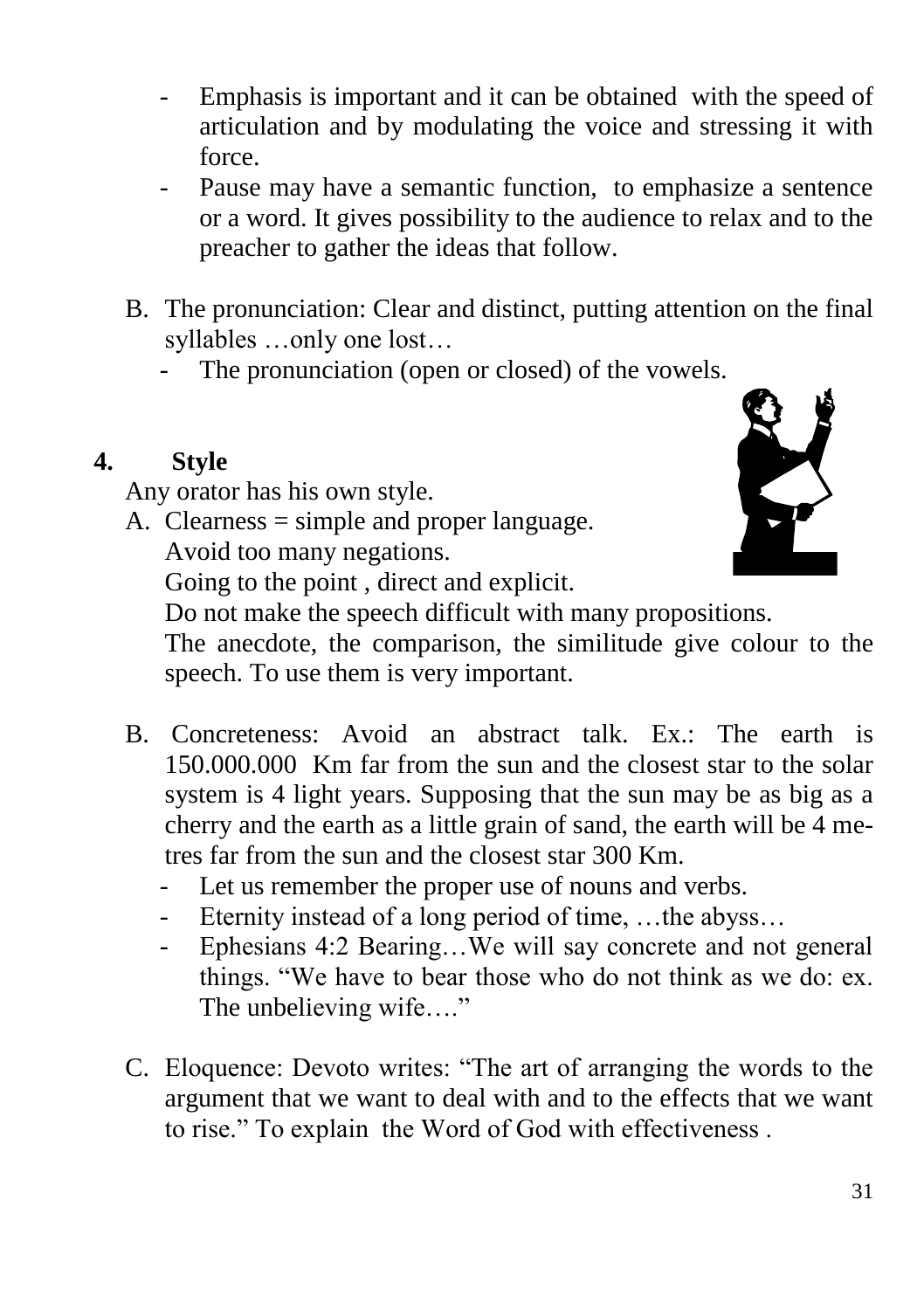- Eloquence is not to be taken for rhetoric. Devoto says about rhetoric: "a vain and artful research of the effect sometimes with clamorous manifestations, of outward adherence to the most common sayings".
- Eloquence is useful to obtain the best result, expressing proper words for the subject.

#### **5. Gesture**

- The non verbal language.
- The speaker who is able to use it will multiply the effectiveness of his listening.

**a**. Body; **b**. Face; **c**. Head; **d.** Look; **e.** Arms and Hands.

## **6. Involvement**

- A. Self-involvement: You cannot persuade if you are not persuaded yourself.
	- Conviction is transmitted through: face, look, gestures,voice.
	- Mastering of the subject. To assimilate it, that is to make it ours and then transmit it to others.
	- Jesus and the Samaritan woman, and the water of life.
- B. Involving the audience: it will be involved if the preaching is dynamic, vigorous, and convincing. Use modulation of the voice, look always to the audience, let it be bound to the words of the speaker. Avoid being monotone and wearying.

When the church is sleeping is time for the preacher to awake.

- Be lively and vigorous, but do not exaggerate: rivers of words, thundering voice, cries…
- The speech should be a dialogue and not a monologue.
- Look always to the audience and follow its reactions, then act accordingly.
- Make the audience participate with good questions, for example: is it true? Do you agree? Is that right? Did you know? The answer may be: a smile…
- When the sermon is well preached a dialogue will be established between the minister and the hearer.